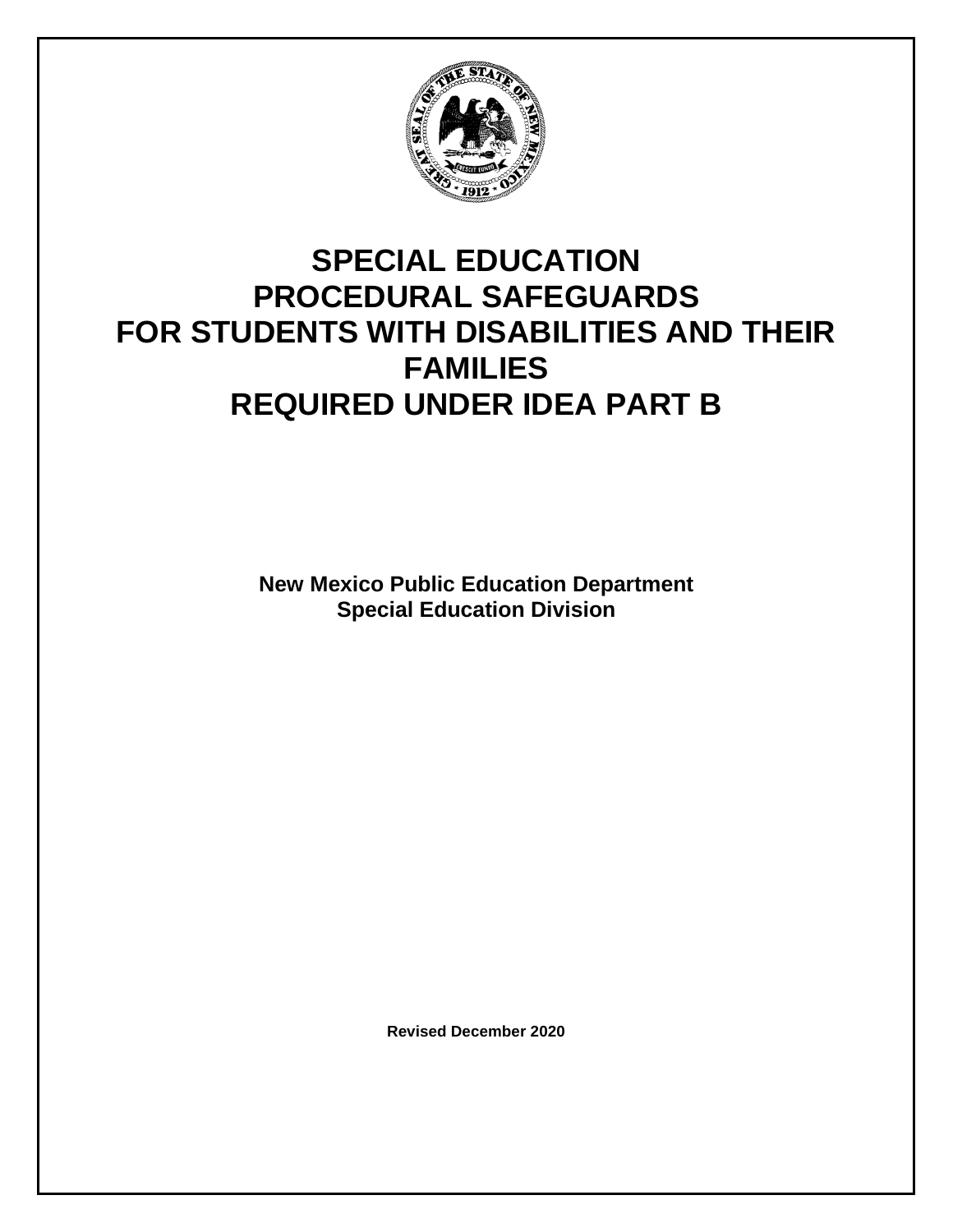#### **INTRODUCTION**

A key element of the Individuals with Disabilities Education Act (IDEA) is a focus on and support of a parent's participation in their child's education. Your rights include the right to participate in meetings with school personnel to discuss and make decisions regarding the identification, evaluation, placement, or provision of a free appropriate public education to your child. This includes being part of an Eligibility Determination Team that decides whether your child is a "child with a disability" and meets eligibility criteria for special education and related services and being part of the team that develops, reviews, and revises the individualized education program (IEP) for your child and makes placement decisions for your child.

If you have a child with a disability or who you suspect has a disability, understanding your rights under federal and state special education law is important to decisions about your child's education. The more you know, the better you can advocate for your child to obtain an appropriate education and support your child's educational progress. You are encouraged to review and get to know these rights. If you need help understanding them, please reach out to the school district, the Public Education Department or others, including those listed at the end of this Notice, to help explain them. Also, please see the additional resources on the New Mexico Public Education Department website at [https://webnew.ped.state.nm.us/bureaus/special-education/.](https://webnew.ped.state.nm.us/bureaus/special-education/)

Not all students with disabilities are eligible for special education services under IDEA. Some students may have disabilities that affect major life activities but they do not meet the eligibility requirements for one of the categories of disability under the IDEA. These children may be protected by different federal laws, such as Section 504 of the Rehabilitation Act of 1973 or the Americans with Disabilities Act (ADA). The rights of these children and their parents are similar, but not the same, as the procedural safeguards described in this booklet. For more information about these laws, contact the school district's Section 504 coordinator or see the information on the Public Education Department (PED) website at [https://webnew.ped.state.nm.us/bureaus/safe-healthy-schools/section-504](https://webnew.ped.state.nm.us/bureaus/safe-healthy-schools/section-504-resources/) [resources/](https://webnew.ped.state.nm.us/bureaus/safe-healthy-schools/section-504-resources/)

**Note:** References in this Notice to "you" or "parent" and "your child" also apply to educational decision-makers, surrogate parents and adult students. References to the "school district" or "district" include charter schools, state educational service agencies, and state-supported education programs.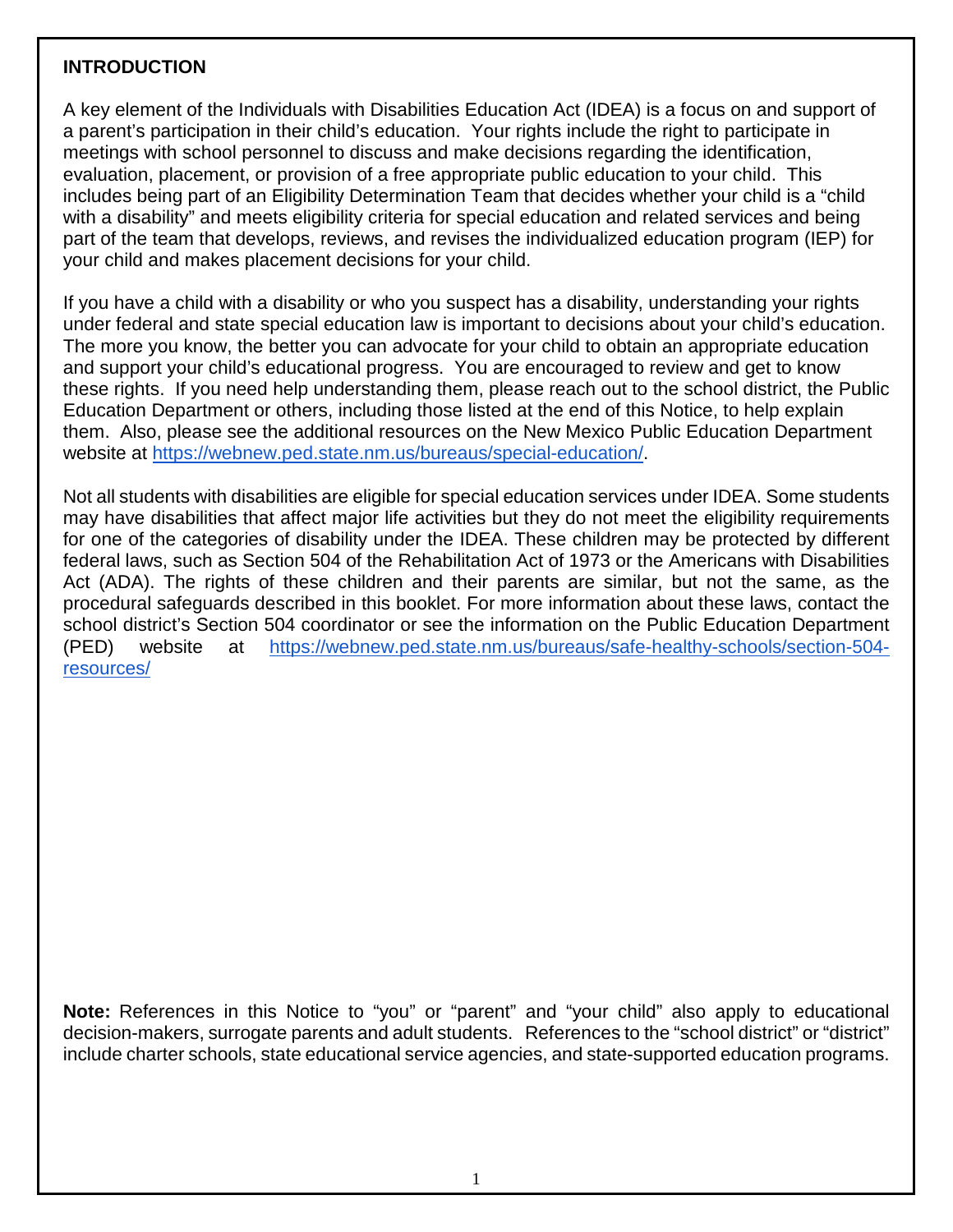#### **SPECIAL EDUCATION PROCEDURAL SAFEGUARDS HIGHLIGHTS**

The following summary highlights procedural safeguards under the Individuals with Disabilities Education Act and New Mexico special education laws and rules. These are important rights for parents and students. For full information about the procedural safeguards, please refer to the more complete description in the sections below.

### **Parent Notice - Page 4**

A parent or adult student (student age 18 or older to whom rights have transferred) has the right to be informed of actions, and for some actions, to give consent before the school district considers or makes changes to the student's education based on special needs. The school district must give the parent prior written notice (information in writing) before it takes any action to identify, test, or place the student in special education for the first time and before it makes any changes to the student's special education and related services or placement. When the parent has requested a change, and the district refuses, the parent also must be informed in writing of the basis for the action.

# **Parent Consent – Page 5**

Parents have certain consent rights. The school district must get written parental consent before first evaluating a student and before providing special education services for the first time to a student. After the student is placed in special education, consent will be requested before reevaluations. The school district also is required to obtain consent for use of your public benefits and insurance or private insurance to pay for your child's special education services. Parents also have the right to revoke (withdraw) consent.

# **Transfer of Rights – Page 9**

When a child with a disability turns 18, the rights under the IDEA transfer to the child unless a court has appointed a legal guardian for the child. The school district must provide notice to the parent of this transfer or educational rights at the annual IEP team meetings when your child is 14 and older.

# **Evaluation - Page 10**

A parent who has concerns or suspects that their child is a child with a disability who may need special education can request an evaluation of their child at any time and your child can be evaluated, even while other interventions are taking place. The school district must respond to the parent's request for evaluation with a prior written notice. If the parent disagrees with the school district's response, the parent can use the special education processes designed to help resolve disagreements.

# **Independent Educational Evaluation – Page 10**

A parent who disagrees with an evaluation completed by the school district has the right to request an Independent Educational Evaluation to have the student evaluated by someone who does not work for the district. If the evaluation meets certain conditions, the school district must pay for it, unless the district proves in a due process hearing its evaluation was appropriate.

# **Individualized Education Program (IEP) - Page 12**

If your child is determined to be eligible for special education services, the school district is required to formulate, with your input, an IEP for your child within thirty (30) calendar days of the eligibility determination. The IEP must be implemented as soon as possible after it is completed. You have the right to be involved in all meetings regarding any decision related to the IEP or your child's special education needs and placement. You must be afforded reasonable notice of all IEP meetings and an opportunity to participate in all IEP meetings with the entire IEP team. Parents also have the right to include other individuals with special knowledge or expertise regarding the child in the IEP team meeting.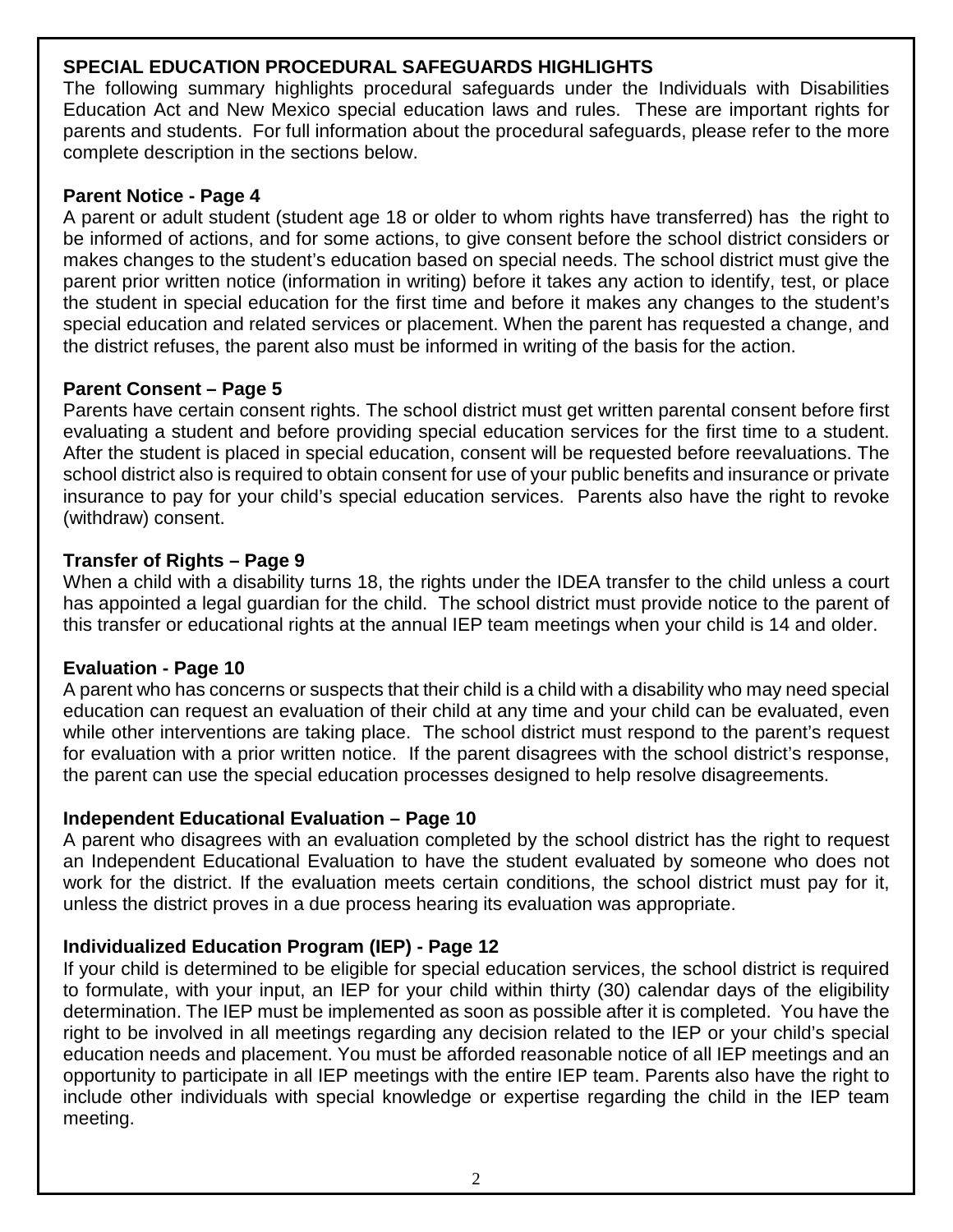#### **Disciplinary Actions for Students with Disabilities – Page 13**

School personnel may remove a student with a disability from class or school for a violation of the student code of conduct used for all students for ten days in a school year. When the removal is for more than ten days in a school year, your child should continue to receive educational services, and special rules for functional behavior assessment, behavior plans and continued services apply. If the removal is for more than ten days in a row or otherwise is a change of placement, an IEP team must decide whether the behavior was caused by the student's disability (manifestation determination). The manifestation determination must be conducted prior to any disciplinary hearing for long-term suspension or expulsion. A parent may file an appeal if he or she disagrees with the district's manifestation determination or change of placement decision.

#### **Protections for Children Not Yet Eligible for Special Education – Page 17**

The rights in this Notice related to discipline and removal apply when your child has not yet been determined to be eligible for special education and the school district had knowledge that your child may or is a child with a disability before the behavior that brought about the disciplinary action occurred. Whether the school district is considered to have knowledge requires certain factors set out in the IDEA.

# **Referrals and Actions for Crimes Committed by Students with Disabilities – Page 18**

A school district may report a crime committed by a child with a disability to appropriate authorities, but they must provide the authorities with copies of the child's special education and disciplinary records for consideration. Nothing in the IDEA prevents law enforcement or judicial authorities from exercising their responsibility to apply federal and state laws to those crimes.

# **Unilateral Parental Placement of Students with Disabilities in Private Schools – Page 18**

Reimbursement for parental placement of students with disabilities in private schools is available if the school district has not offered or implemented a plan that provides a student with a free appropriate public education. There are requirements for parents to provide notice to the school district before seeking payment for private school services.

#### **Resolving Disagreements – Page 19**

When a concern arises about a student's education, parents are encouraged to discuss it with teachers, the principal and the district special education director. Many issues may be resolved through informal conferences or IEP team meetings. When these steps do not resolve the issue, the IDEA provides a parent with options to assist with resolving disagreements and the parent should consider contacting the PED Special Education Division or the other resources at the end of this Notice for information about these options.

#### **Confidentiality (Privacy) of Information - Page 30**

Parents (and adult students) have privacy rights related to personally identifiable information in a child's educational records and the right to expect that those records will not be open to anyone except certain people who need the information for reasons related to the student's education. Parents must give written consent before records may be released, except in certain circumstances.

#### **Educational Records: Access and Amendment and Destruction of Information – Page 31**

Parents have the right to access their child's educational records under the IDEA. This includes the right to obtain copies of records if you cannot effectively inspect and review them unless you receive copies and the right to have your representative inspect and review records. If a parent believes the student's records are incorrect or violate privacy, an amendment of the record may be requested. When personally identifiable information collected by the school district is no longer needed for the student's education, the parent (adult student) has the right to request destruction of the information.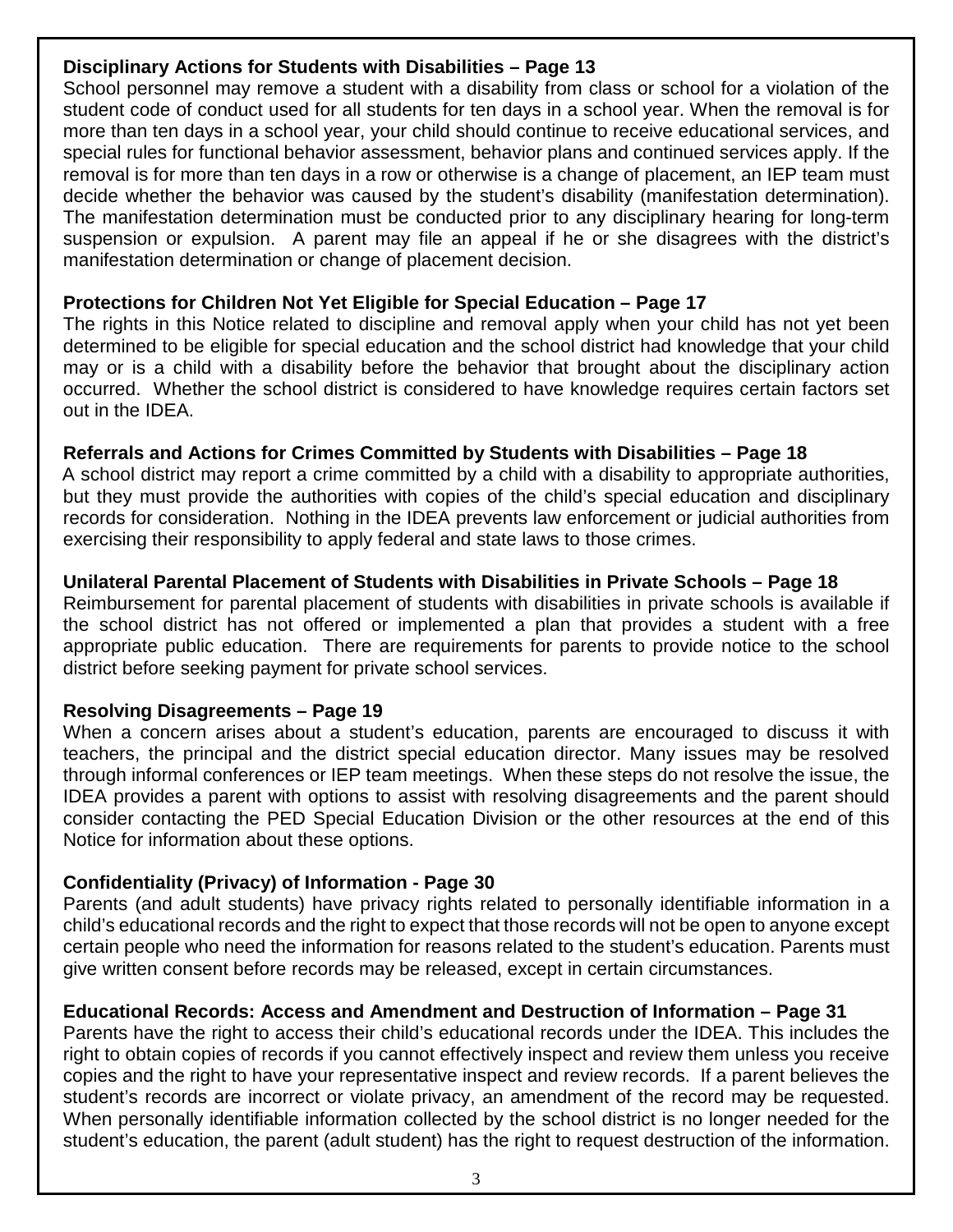# **PROCEDURAL SAFEGUARDS NOTICE**

#### **You have the right to a copy of this Notice of Procedural Safeguards once a year and at certain other times.**

The IDEA requires that schools provide you with a notice containing a full explanation of the procedural safeguards available under the IDEA and the IDEA regulations. Procedural safeguards are some of the rights that you and your child have under the IDEA. A copy of the Procedural Safeguards Notice must be given to you one time each year and also when the following occurs:

- 1. The first time you or the school district asks for an evaluation.
- 2. You ask for a copy of these procedural safeguards.
- 3. The first time in a school year you request a due process hearing or file a state complaint.
- 4. A decision is made to take disciplinary action against your child that is a change in placement.

### **PRIOR WRITTEN NOTICE**

#### **The School District must provide certain information to you in writing whenever it proposes or refuses actions that will affect special education services.**

The school district must provide you with information in writing about important decisions that affect your child's special education program. This document is called a Prior Written Notice (PWN). It is a document that reflects decisions that were made about your child's special education program. The district is required to send you a Prior Written Notice after a decision has been made, but before the decision has been implemented.

#### **Notice**

The school district must give you Prior Written Notice (i.e., provide you certain information in writing), whenever it:

1. Proposes to initiate or to change the identification, evaluation, or educational placement of your child, or the

provision of a free appropriate public education to your child; **or** 

2. Refuses to initiate or to change the identification, evaluation, or educational placement of your child or the provision of free appropriate public education (FAPE) to your child.

#### **Content of Notice**

A Prior Written Notice must:

- 1. Describe the action that the school district is proposing or refusing to take;
- 2. Explain why the school district is proposing or refusing to take the action;
- 3. Describe any other options considered by the IEP team and the reasons why those options were rejected;
- 4. Describe each evaluation procedure, assessment, record, or report the school district used in deciding to propose or refuse the action;
- 5. Describe any other factors relevant to the action;
- 6. Include a statement that you have protections under the procedural safeguards of Part B of the IDEA;
- 7. Include a copy of this Notice of Procedural Safeguards, or if you have already received this Notice during the current school year and the action proposed or refused is not an initial referral for evaluation, provide information about how to obtain another copy of this Notice; **and**
- 8. Provide resources you can contact to get help in understanding Part B of the IDEA.

#### **Notice in understandable language**

The Prior Written Notice must be:

- 1. Written in language understandable to the general public; **and**
- 2. Provided in your native language or other mode of communication you use, unless it is clearly not feasible to do so.

If your native language or other mode of communication is not a written language, the school district must ensure that:

1. The notice is translated for you orally in your native language or other mode of communication;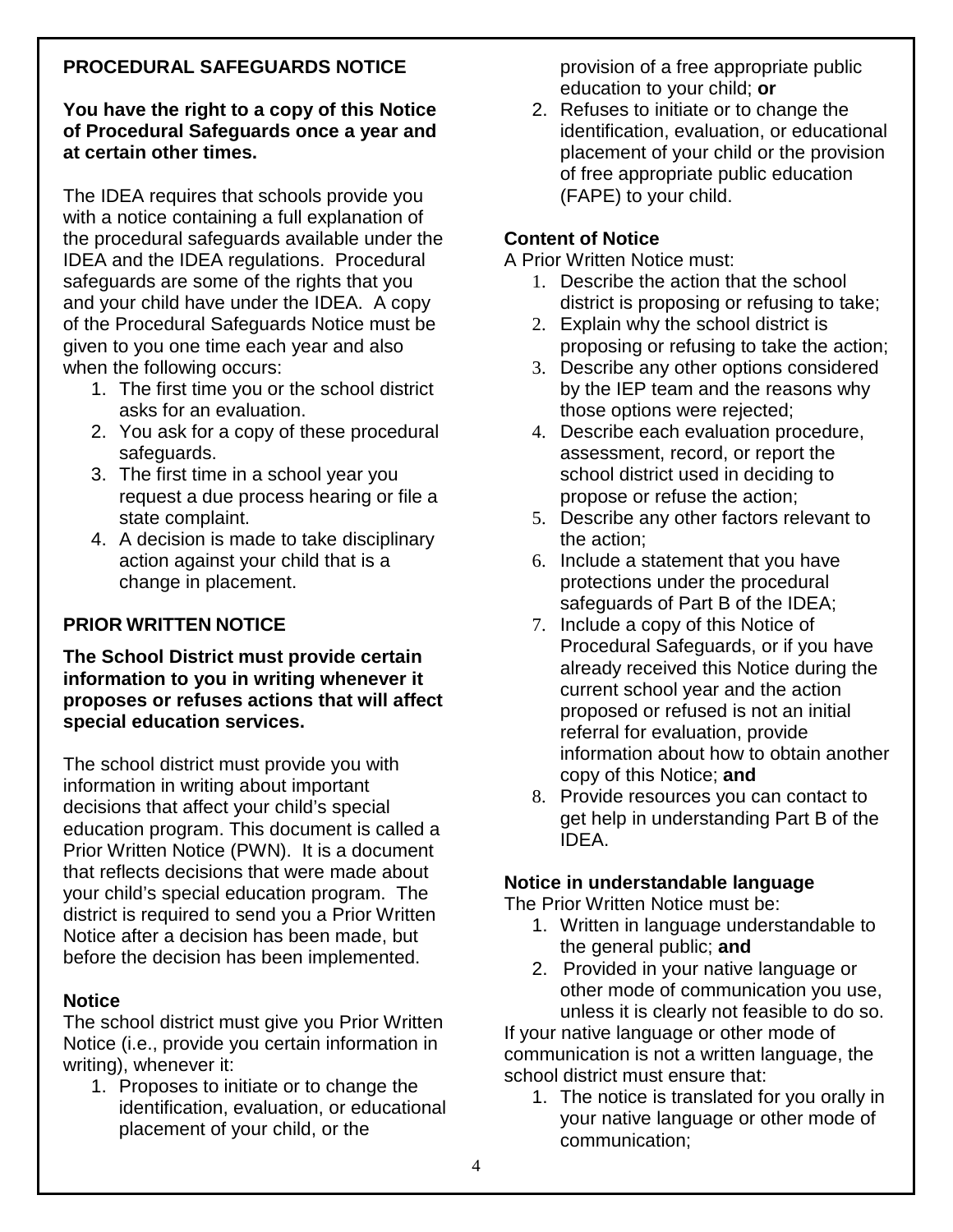- 2. You understand the content of the notice; **and**
- 3. There is written evidence that 1 and 2 above have been met.

# **NATIVE LANGUAGE**

#### **You have the right to have information in a language you normally use.**

*Native language,* when used with an individual who has limited English proficiency, means the following:

- 1. The language normally used by that person, or, in the case of a child, the language normally used by the child's parent;
- 2. In all direct contact with a child (including evaluation of the child), the language normally used by the child in the home learning environment.

For a person with deafness or blindness, or for a person with no written language, the mode of communication is what the person normally uses (such as sign language, Braille, or oral communication).

#### **ELECTRONIC MAIL**

#### **If offered by the school district, you have the right to choose to get information by email.**

If the school district offers parents the choice of receiving documents by email, you may choose to receive the following by email:

- 1. Prior Written Notice
- 2. Procedural Safeguards Notice; **and**
- 3. Notices related to a due process complaint.

#### **CONSENT**

**You have certain consent rights under the IDEA. The school district must get your written consent before evaluating your child and before providing special education services for the first time to your child. There are some exceptions to consent for evaluation.**

Your written consent is required before the school district may take certain steps related to evaluating your student for special education or providing special education services. Giving your consent is voluntary. The district may not use your refusal to consent to one service or activity as a reason to deny you or your student any other service, benefit, or activity.

#### **Definition of Consent**

*Consent* means:

- 1. You have been fully informed in your native language or other mode of communication (such as sign language, Braille, or oral communication) of all information relevant to the action for which you are giving consent;
- 2. You understand and agree in writing to that action, and the consent describes that action and lists the records (if any) that will be released and to whom; **and**
- 3. You understand that the consent is voluntary on your part and you may revoke your consent at any time.

# **Revoking Consent**

You may revoke your consent at any time, but if you wish to revoke consent, you must do so in writing. Revoking your consent will only apply to future action by the district. Your revocation of consent does not change an action that has already happened after you gave consent but before you revoked consent. In addition, the school district is not required to change your child's education records to remove any references that your child received special education and related services after you revoke your consent.

# **Authority to Give Consent**

The IDEA requires that every child who is below the legal age of adulthood (age 18 in New Mexico) have an adult available to make educational decisions and protect the child's legal rights. This is the person who can give consent. Usually that person is a biological or adoptive parent. If more than one person is qualified to act as a parent, and the biological or adoptive parent is attempting to act as the parent, the biological or adoptive parent is presumed to be the parent under the IDEA. If a biological or adoptive parent is not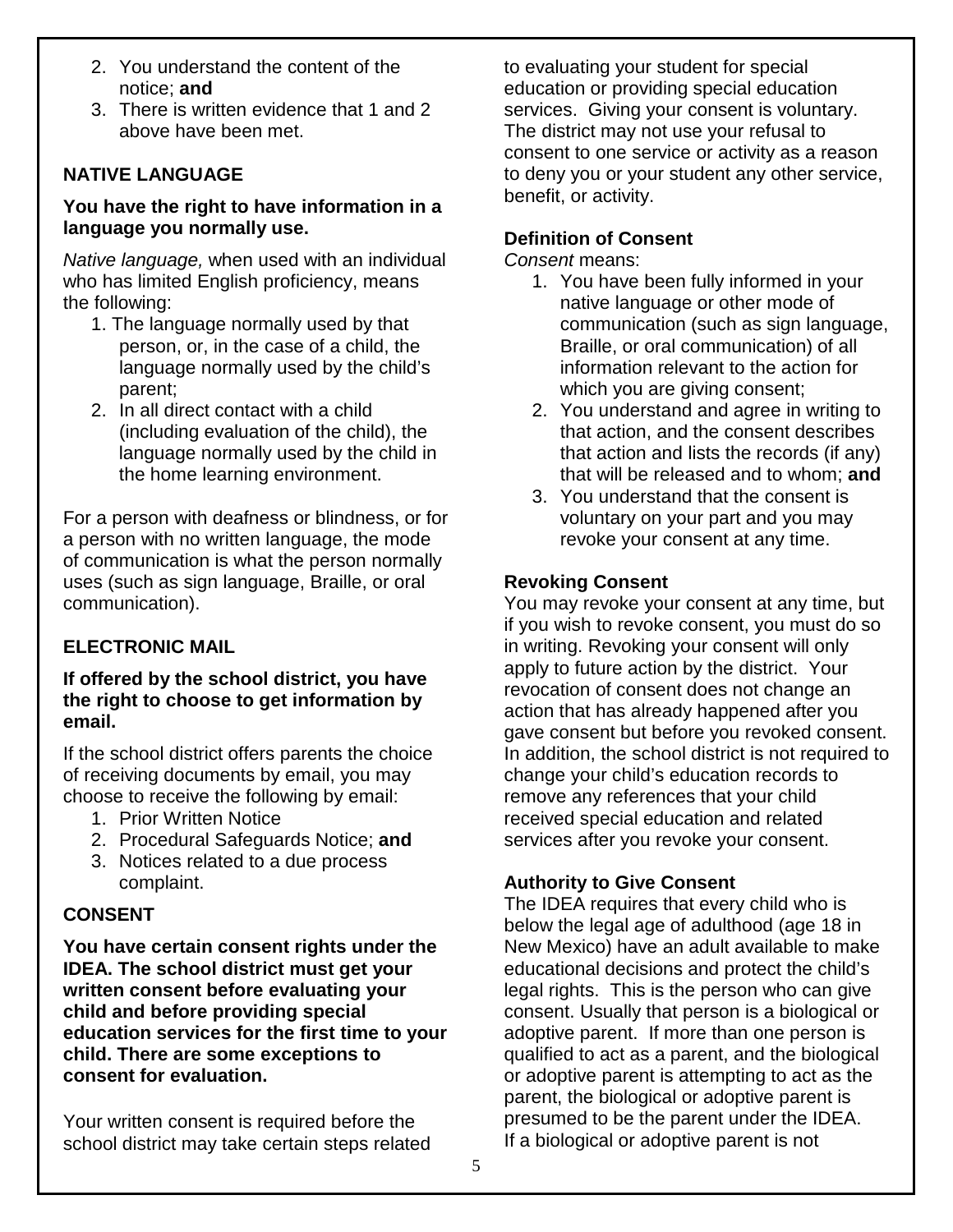available or no longer has legal authority to make educational decisions, the adult decision-maker for IDEA purposes may be any of the following:

- 1. A person acting in the place of a biological or adoptive parent with whom a child lives, such as a grandparent, stepparent or other relative;
- 2. A stepparent, or other relative who lives with the child;
- 3. A legal guardian (but not the State if the child is a ward of the state);
- 4. An individual appointed by a court to serve as the child's educational decision-maker; **or**
- 5. A surrogate parent for a child whose parent cannot be located, including for a child who
	- is homeless.

In New Mexico, children are legally considered to be adults at age 18 and all of the decisionmaking rights under the IDEA transfer to the adult student, unless a court has appointed a legal guardian for the student as described under *Transfer of Rights* below*.*

# **Ward of the State**

For the purposes of IDEA, *Ward of the State* in New Mexico means a child who is temporarily or permanently in the custody of, or committed to, the Children, Youth and Families Department (CYFD) through the action of the Children's Court or juvenile court and who otherwise has no designated educational decision-maker or surrogate parent. This can include a foster child without a foster parent designated as the child's educational decision-maker.

If a child is a ward of the state in the custody of CYFD, the State District Court Judge is required to appoint an educational decisionmaker for the child. In New Mexico, these rules apply to the appointment of the educational decision-maker:

1. The educational decision-maker should be the child's parent, unless the court determines that appointing the parent would be contrary to the best interest of the child.

- 2. If the parent's rights have been terminated or the parent is unable or unwilling to fulfill the role of educational decision-maker, the Court must appoint another person as the educational decision maker for the child.
- 3. The Court may appoint the child's foster parent, or other individual, including a person designated by the child.

The appointed person, including a foster parent, must be (1) willing to make the educational decisions for the child under the IDEA, (2) have no interest that would conflict with the interests of the child, **and** (3) not be an employee of the PED, the school district, or CYFD. A foster parent is not precluded from appointment as a child's educational decisionmaker solely because they are paid by CYFD to foster the child.

CYFD is **never** the parent or educational decision-maker for your child for the purposes of the IDEA.

#### **Special Rules for Initial Evaluation of Wards of the State**

If a child is a ward of the state and is not living with any biological or adoptive parent, the school district does not need consent from a biological or adoptive parent for an initial evaluation to determine if the child is a child with a disability if:

- 1. Despite reasonable efforts to do so, the district cannot find the child's parent;
- 2. The rights of the parents have been terminated in accordance with State law; **or**
- 3. A judge has assigned the right to make educational decisions and to consent for an initial evaluation to a person other than the parent.

#### **Surrogate Parent**

If a child's parents cannot be located, including for homeless youth, the school district must assign a surrogate parent who can make parental decisions for the child. The school must make reasonable efforts to ensure the assignment of a surrogate parent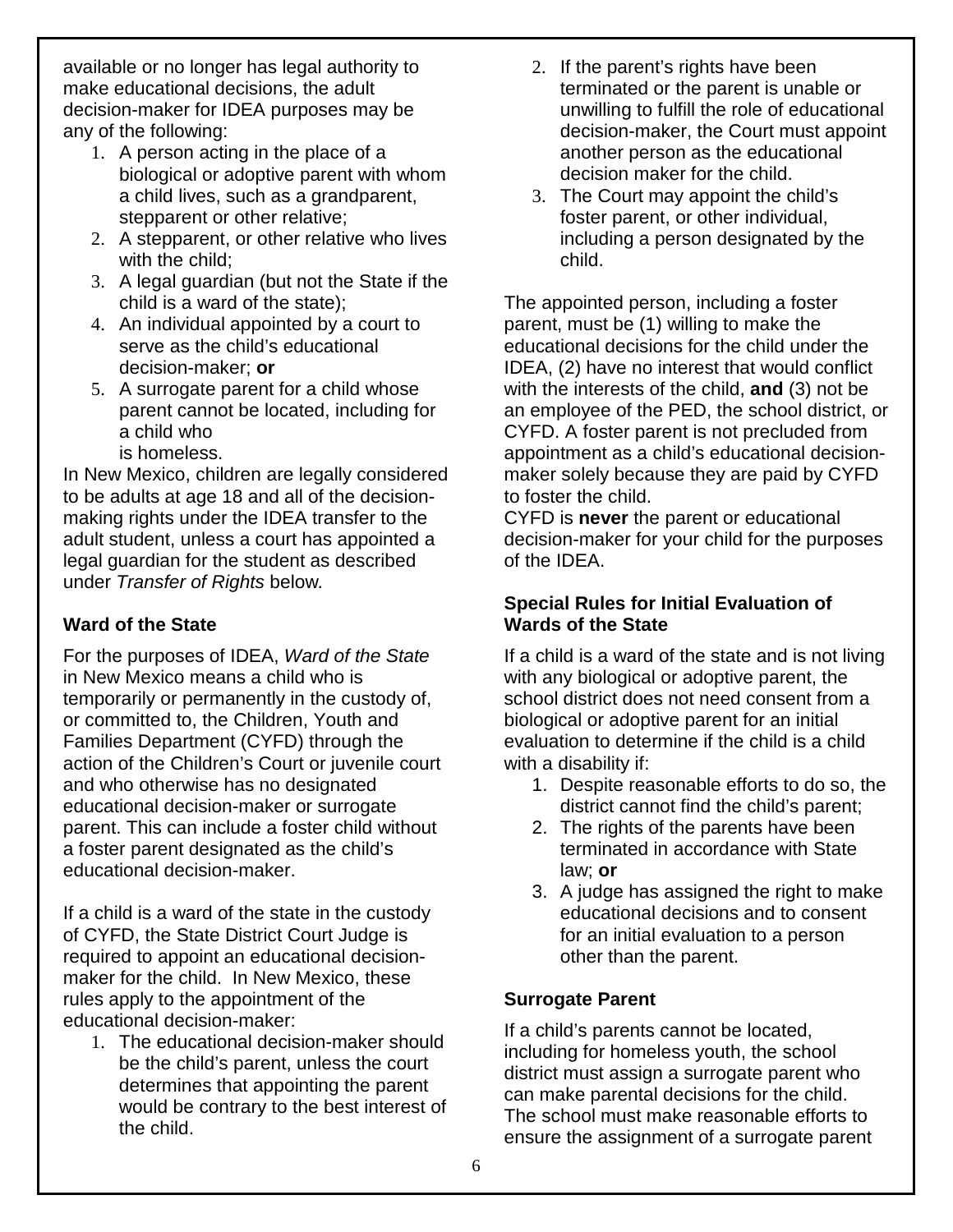not more than 30 days after the school determines that a student needs a surrogate parent.

The surrogate parent (1) must not be an employee of the PED, the school district or any other agency involved in the education or care of the child, (2) must not have any personal or professional interest that conflicts with the interest of the child, **and** (3) must have knowledge and skills that ensure adequate representation of the child.

# **Consent for Initial Evaluation**

In order for the school district to conduct an initial evaluation of your child to determine eligibility under Part B of the IDEA to receive special education and related services, it must first provide you with prior written notice of the proposed action and obtain your consent as described under *Prior Written Notice* and *Consent above.*

The school district must make reasonable efforts to obtain your consent for an initial evaluation to decide whether your child is a child with a disability. Your consent for initial evaluation does not mean that you have also given your consent for the district to start providing special education and related services to your child.

If your child is enrolled in public school or you are seeking to enroll your child in a public school and you have refused consent or have not responded to a request to provide consent for an initial evaluation, the school district may, but is not required to, seek to conduct an initial evaluation of your child by using the IDEA's mediation or due process hearing procedures. The school district will not violate its obligations to locate, identify and evaluate your child if it does not pursue an evaluation of your child in these circumstances.

# **Parental Consent for Services**

The school district must get your consent before providing special education and related services to your child for the first time. The school district must make reasonable efforts to get your consent before providing special education and related services to your child for the first time.

If you do not respond to a request to provide your consent for your child to receive special education and related services for the first time, or if you refuse to give such consent or later revoke your consent in writing, the district may **not** use IDEA's mediation or due process hearing procedures to obtain agreement or a ruling that the special education and related services may be provided to your child without your consent.

If you refuse to give your consent for your child to receive special education and related services for the first time, or if you do not respond to a request to provide such consent or later revoke your consent in writing, and the school district does not provide your child with the special education and related services for which it sought your consent, the district:

- 1. Is not in violation of the requirement to make a free appropriate public education available to your child for its failure to provide those services to your child; **and**
- 2. Is not required to have an individualized education program (IEP) meeting or develop an IEP for your child for the special education and related services for which your consent was requested.

If you revoke your consent in writing at any point after your child is first provided special education and related services, then the school district may **not** continue to provide such services, but must provide you with prior written notice, as described under *Prior Written Notice above*, before discontinuing those services.

# **Parental Consent for Reevaluations**

The school district must get your consent before it reevaluates your child, unless the district can demonstrate that:

- 1. It took reasonable steps to get your consent for the reevaluation; **and**
- 2. You did not respond.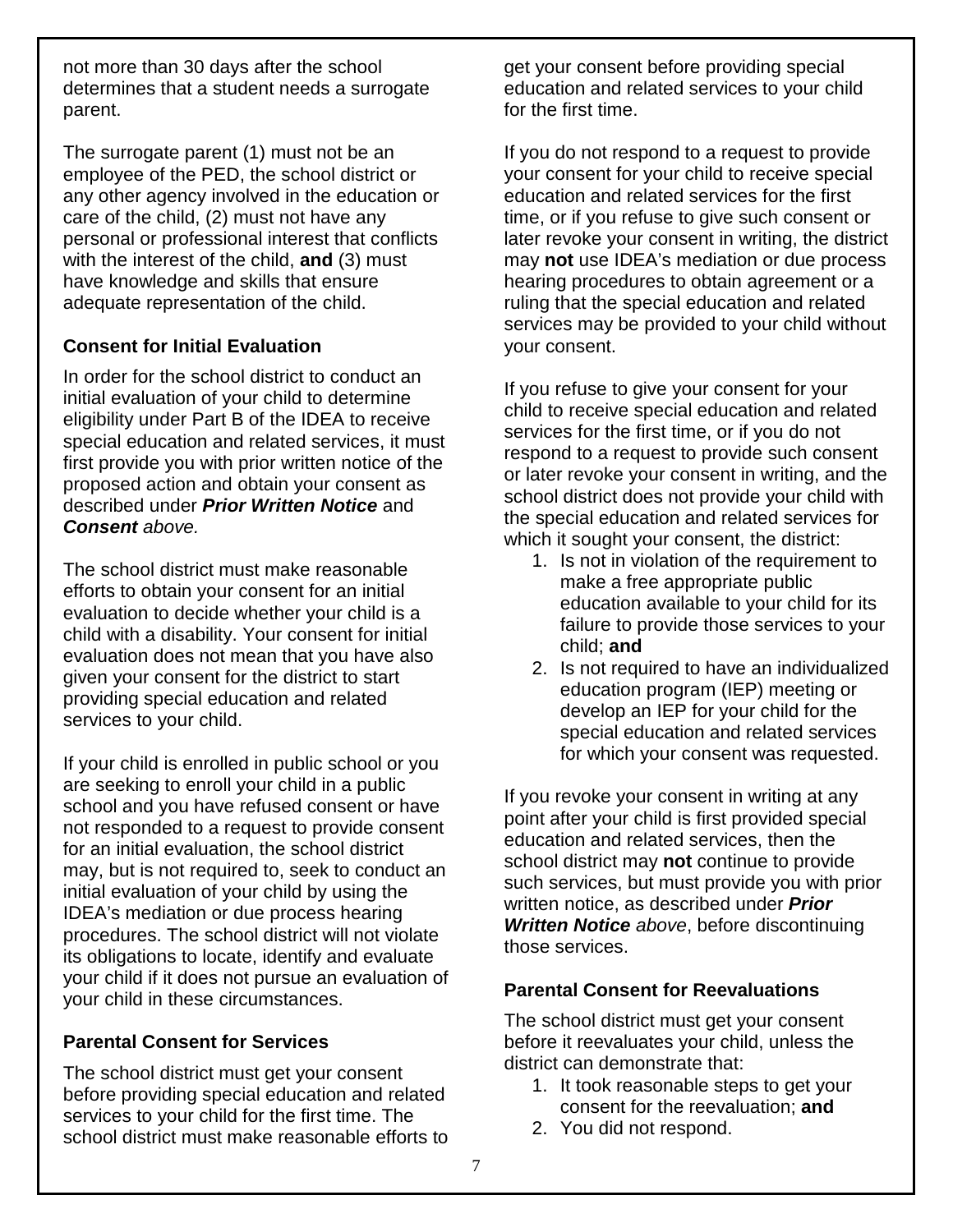If you refuse to consent to a reevaluation, the school district may, but is not required to, pursue the reevaluation by using IDEA's mediation or due process hearing procedures to override your refusal to consent to the reevaluation. As with initial evaluations, the district does not violate its obligations under the IDEA if it does not pursue the reevaluation in this manner.

#### **Consent for the Use of Public Benefits and Insurance**

Before the school district may access your public benefits or insurance for the first time, it must provide written notification to you and obtain your written consent. This consent must specify:

- 1. the personally identifiable information that may be disclosed (e.g., records of information about the services that may be provided);
- 2. the purpose of the disclosure (e.g., billing for services);
- 3. the agency to which the disclosure may be made; **and**
- 4. the parent understands and agrees that the public agency may access the child's or parent's public benefits or insurance to pay for services.

Once the district obtains your written consent, it is not required to obtain parental consent before it accesses the public benefits or insurance in the future even if there is a change in the type or amount of services to be provided or a change in the cost of services to be charged to the public benefit or insurance program. However, the district must provide written notification to you annually after consent to use public benefits is obtained.

You cannot be required by the school district to sign up for or enroll in public benefits or insurance programs in order for your child to receive a free appropriate public education. The school district cannot require you to incur an out-of-pocket expense such as payment of a deductible or co-pay for services provided as part of your child's special education program. If you agree to use your child's

public benefits or insurance, the district should pay the cost of the deductible or copay so that you do not incur any out-of-pocket costs.

The school district cannot use your child's benefits under a public benefits program or insurance program if that use would -

- 1. Decrease available lifetime coverage or any other insured benefit;
- 2. Result in your family paying for services that otherwise would be covered by the public benefits or insurance program and that are required for your child's time outside of school;
- 4. Increase premiums or lead to the discontinuation of benefits or insurance; **or**
- 5. Risk loss of eligibility for home and community-based waivers, based on aggregate health-related expenditures.

# **Consent for the Use of Private Insurance**

The school district must obtain your informed written consent for each proposed use of your private insurance benefits and must inform you that your refusal to permit use of your private insurance will not excuse the district of the responsibility to provide required services to your child at no cost to you. The school district cannot require you to incur an out-ofpocket expense such as payment of a deductible or co-pay for services provided as part of your child's special education program. If you agree to use your private insurance, the district should pay the cost of the deductible or copay so that you do not incur any out-ofpocket costs.

#### **Documentation of Reasonable Efforts to Obtain Consent**

The school district must keep records of reasonable efforts to obtain consent for initial evaluations, to provide special education and related services for the first time, for a reevaluation, and to locate parents or educational decision-makers of wards of the state for initial evaluations. The documentation must include a record of the school district's attempts in these areas, such as: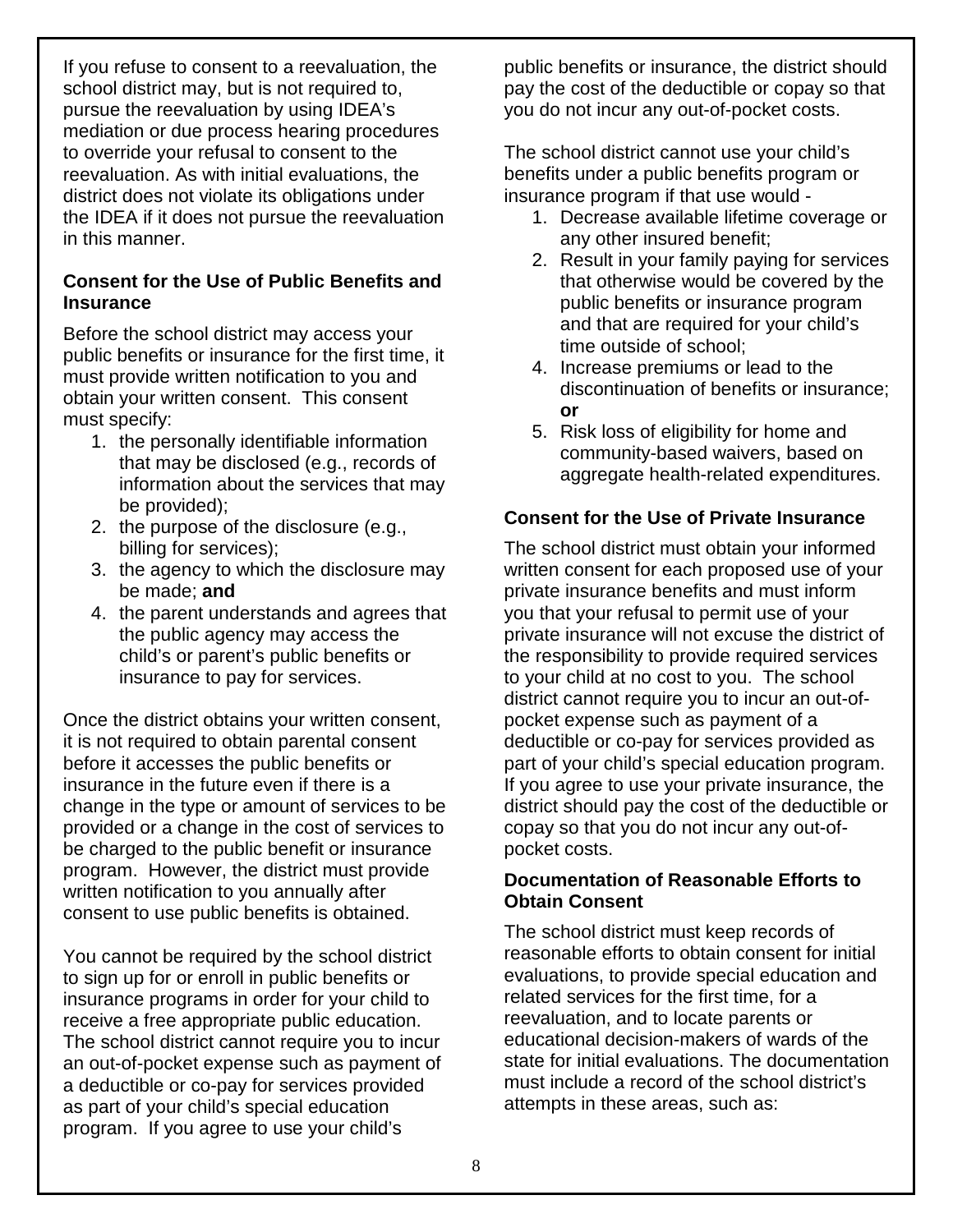- 1. Detailed records of telephone calls made or attempted and the results of those calls;
- 2. Copies of correspondence sent to the parents and any responses received; **and**
- 3. Detailed records of visits made to the parent's home or place of employment and the results of those visits.

# **Other Consent Requirements**

Your consent is not required before the school district may:

- 1. Review existing data as part of your child's evaluation or a reevaluation;
- 2. Give your child a test or other evaluation that is given to all children unless, before that test or evaluation, consent is required from all parents of all children;
- 3. Conduct evaluations, tests, procedures, or instruments that are identified on a child's IEP as a measure for determining progress toward IEP goals; **or**
- 4. The district may not use your refusal to consent to one service or activity to deny you or your child any other service, benefit, or activity.

If you have enrolled your child in a private school at your own expense or if you are home schooling your child, and you do not provide your consent for your child's initial evaluation or your child's reevaluation, or you fail to respond to a request to provide your consent, the school district may **not** use its consent override procedures (i.e., mediation, due process hearing) and is not required to consider your child as eligible to receive equitable services (services made available to parentally-placed private school children with disabilities).

# **TRANSFER OF RIGHTS**

**When your child turns 18, the rights described in this Notice transfer to your adult child.**

# **Age of Majority**

Under New Mexico law, persons reach the "age of majority" and become legal adults when they reach their 18th birthday, marry, or are legally emancipated. At age 18, a person is no longer under the legal guardianship of their parent or other adult unless a court has established adult guardianship. Students who have reached the age of majority are responsible for making decisions about their own education.

# **Transfer of Special Education Rights**

The special education procedural safeguards in this booklet transfer to the student at the age of majority unless the court has appointed a legal guardian to act on their behalf. This means that the student will have the right to participate as the decision-maker in eligibility, IEP, and placement meetings, to consent or refuse consent for evaluation or reevaluation, and to exercise other special education rights.

# **Request for Parent or Others to Support Decision-making**

The student can also indicate in writing that he or she wants to support decision-making with a parent or wants a parent to continue to have authority to make decisions about his or her educational program. The school district must honor these written requests, a valid power of attorney, or a supported decisionmaking agreement.

# **Notice of Transfer of Rights**

The school district must inform the parent and student of the laws and options regarding this transfer of rights to educational decisionmaking under the IDEA at the beginning of each annual IEP review for a child who is age 14 or older. At least one year before your child's 18th birthday, the district will notify you and your child that the procedural safeguards will transfer at the age of majority. The student will also get a written notice at age 18 that rights have transferred.

Once these rights transfer, parents (except for parents of incarcerated students) continue to receive notices of meetings and prior written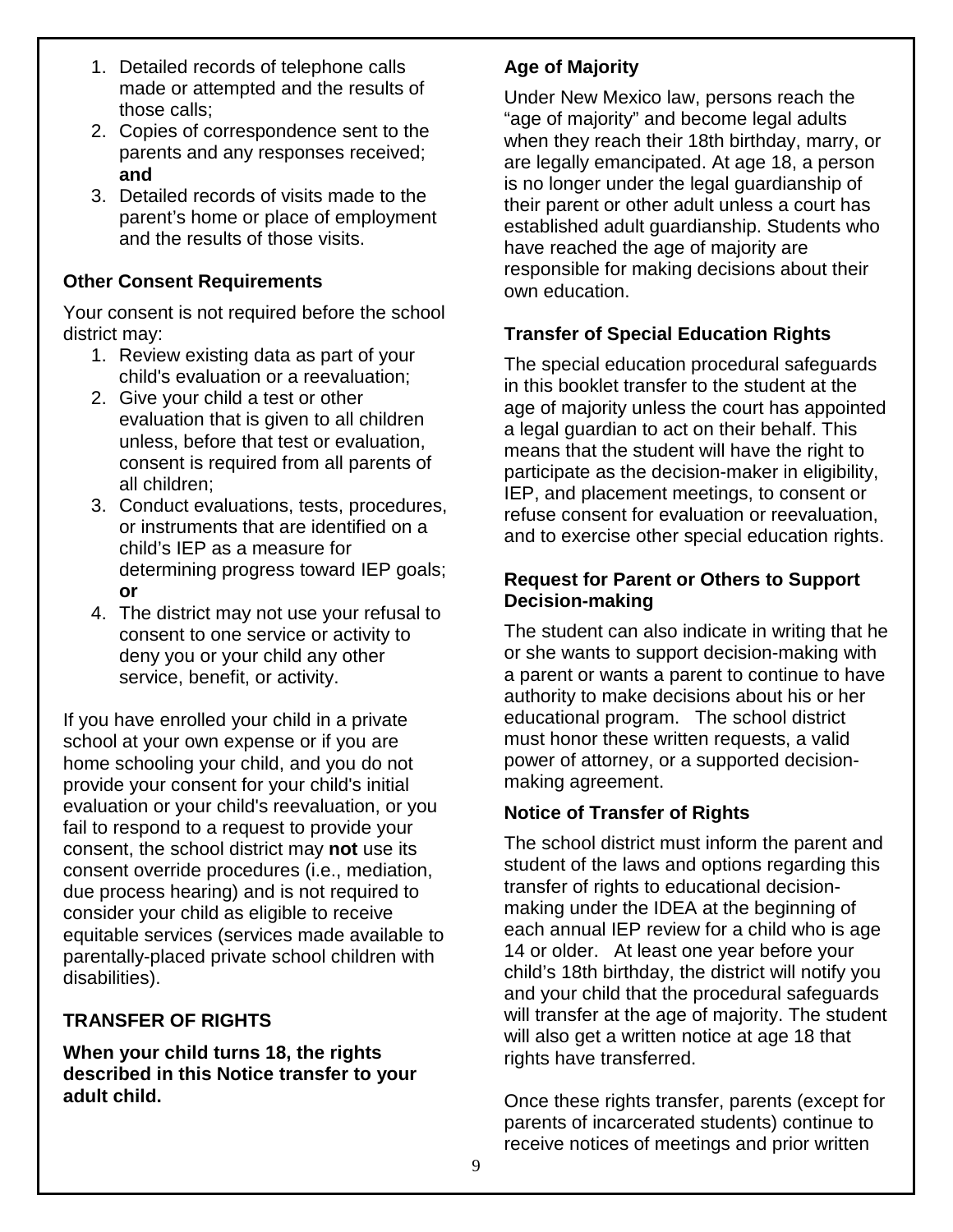notices of district actions. However, the parent may not attend meetings unless specifically invited by the student or the school district.

# **More Information on Transfer of Rights**

If you have concerns about the ability of your child to make decisions or questions about guardianship, you may want to consult with an attorney or contact one of the resources at the end of this booklet. You may request more information about transfer of rights from the school district or the Special Education Division at the PED.

# **EVALUATIONS**

**You have the right to request an evaluation of your child at any time, and the school district must respond to this request with a prior written notice. An evaluation can be conducted simultaneously with other interventions.**

A student must receive a complete and comprehensive evaluation to determine if the student has a disability and is eligible for special education and, if eligible, to assist in determining appropriate special education and related services that may be necessary. The evaluation must be completed within 60 days of when you provide consent for the evaluation.

Parents who have a concern about their child's development or have a suspicion about a possible disability should talk to school personnel. Although the school may suggest that interventions be tried to address your concerns, you may refer your child and request an initial evaluation at any time. A parent's request for evaluation can be made orally or in writing. Special words need not be used in making a referral for an initial evaluation. Parents should keep a record of when they made their request for evaluation, who they made the request to, and how they made their request.

When a parent makes a parental request for an initial evaluation, the school district must either accept or reject the parent's request for evaluation within a reasonable time. In either case, the district must give the parent Prior Written Notice documenting and explaining its decision about the evaluation request. If the district accepts your request for evaluation, it must immediately seek your consent to conduct an evaluation and complete the evaluation within 60 days of when consent is provided.

The school district should provide you with information concerning other supports like Response to Intervention (RTI), Multi-layered System of Supports (MLSS), and the Student Assistance Team (SAT). However, the school district may not refuse or delay obtaining your consent for the evaluation or conducting the evaluation on the basis of RTI, MLSS or SAT processes. The RTI, SAT and MLSS processes and the evaluations can occur during the same time.

The evaluator must present tests and procedures in your child's language and/or mode of communication that will yield accurate information about what your child knows and can do academically, developmentally, and functionally, unless it is clearly not feasible to do so. The school district cannot rely upon a single procedure as the sole criterion for determining an appropriate educational program for your child.

#### **INDEPENDENT EDUCATIONAL EVALUATIONS**

**You have the right to have your child evaluated by someone who does not work for the school district** i**f you disagree with an evaluation completed by the district.** An Independent Educational Evaluation is an evaluation conducted by a qualified examiner who is not employed by the school district responsible for the education of your student. You have the right to get an independent educational evaluation if you disagree with the evaluation of your child by the school district. If you request an independent educational evaluation at public expense, the district must provide you with information about where you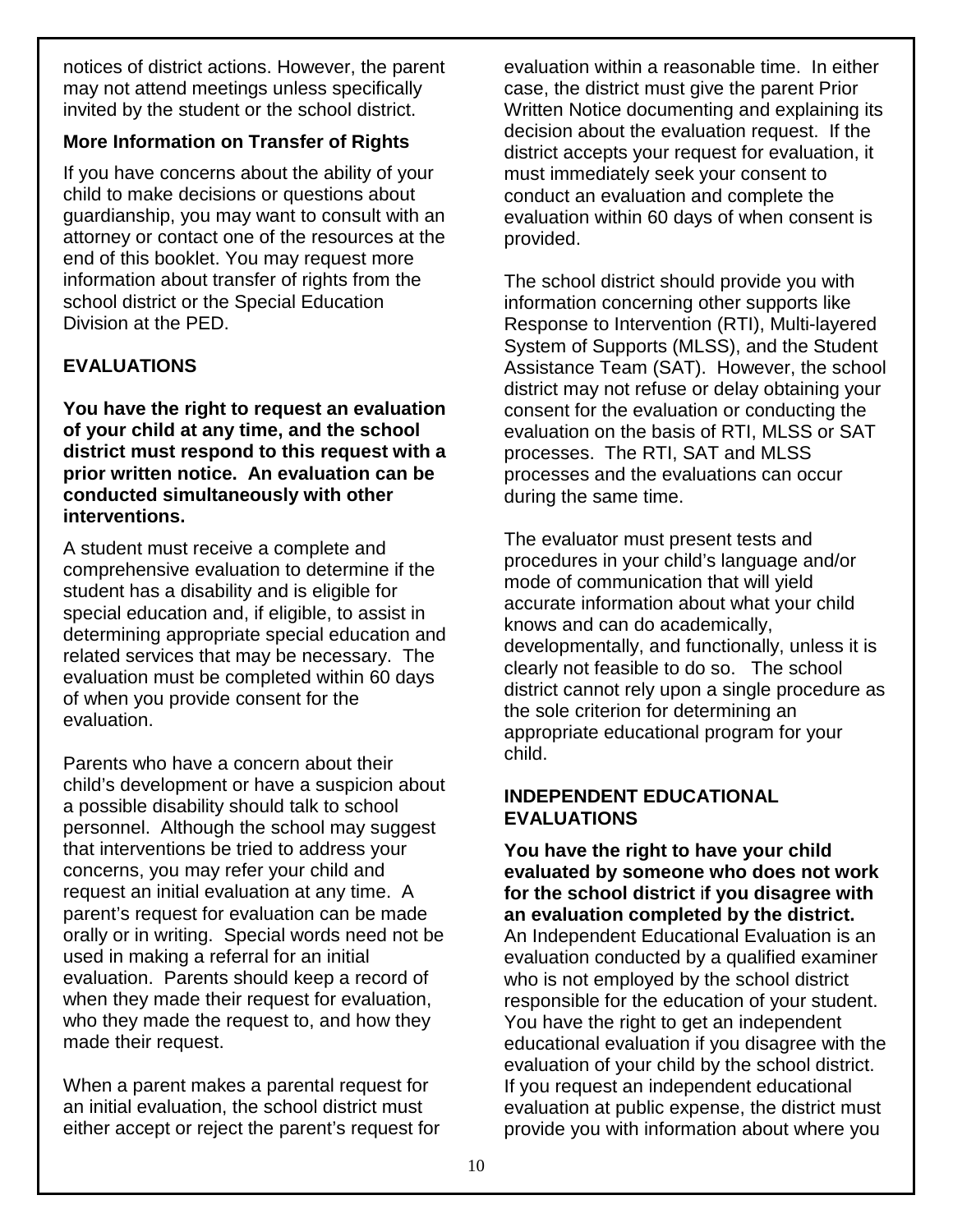may obtain an independent educational evaluation and about the school district's criteria that applies to independent educational evaluations.

# **Definitions**

*Independent educational evaluation* means an evaluation conducted by a qualified examiner who is not employed by the district responsible for the education of your child.

*Public expense* means that the school district either pays for the full cost of the evaluation or ensures that the evaluation is otherwise provided at no cost to you, consistent with the provisions of the IDEA, which allow each state to use whatever state, local, federal and private sources of support are available in the state to meet the requirements of the IDEA.

#### **Parent Right to Independent Educational Evaluation at Public Expense**

You have the right to an independent educational evaluation at public expense if you disagree with an evaluation obtained by the school district, subject to the following conditions:

- 1. If you request an independent educational evaluation of your child at public expense, the school district must, without unnecessary delay, either:
	- a. Request a due process hearing to show that its evaluation of your child is appropriate; **or**
	- b. Provide an independent educational evaluation at public expense, unless the school district demonstrates in a hearing that the independent educational evaluation of your child did not meet the district's criteria.
- 2. If the school district requests a hearing and the final decision is that the school district's evaluation of your child is appropriate, you still have the right to an independent educational evaluation, but not at public expense.

If you request an independent educational evaluation of your child, the school district

may ask why you object to the district's evaluation of your child, but may not require an explanation. The school district may not unreasonably delay either providing the independent educational evaluation of your child at public expense or filing a due process hearing request to defend the district's evaluation of your child. You are entitled to only one independent

educational evaluation of your child at public expense each time the school district conducts an evaluation of your child with which you disagree.

# **Parent-initiated Evaluations**

If you obtain an independent educational evaluation of your child at public expense or you share with the school district an evaluation of your child that you obtained at private expense:

- 1. The school district must consider the results of the evaluation of your child, if it meets the district's criteria for independent educational evaluations, in any decision made with respect to the provision of a free appropriate public education to your child; **and**
- 2. You or the school district may present the evaluation as evidence at a due process hearing regarding your child.

#### **Requests for Evaluations by Due Process Hearing Officer**

If a Due Process Hearing Officer requests an independent educational evaluation of your child as part of a due process hearing, the cost of the evaluation must be at public expense.

# **School District Criteria**

If an independent educational evaluation is at public expense, the criteria under which the evaluation is obtained, including the location of the evaluation and the qualifications of the examiner, must be the same as the criteria that the school district uses when it initiates an evaluation (to the extent those criteria are consistent with your right to an independent educational evaluation).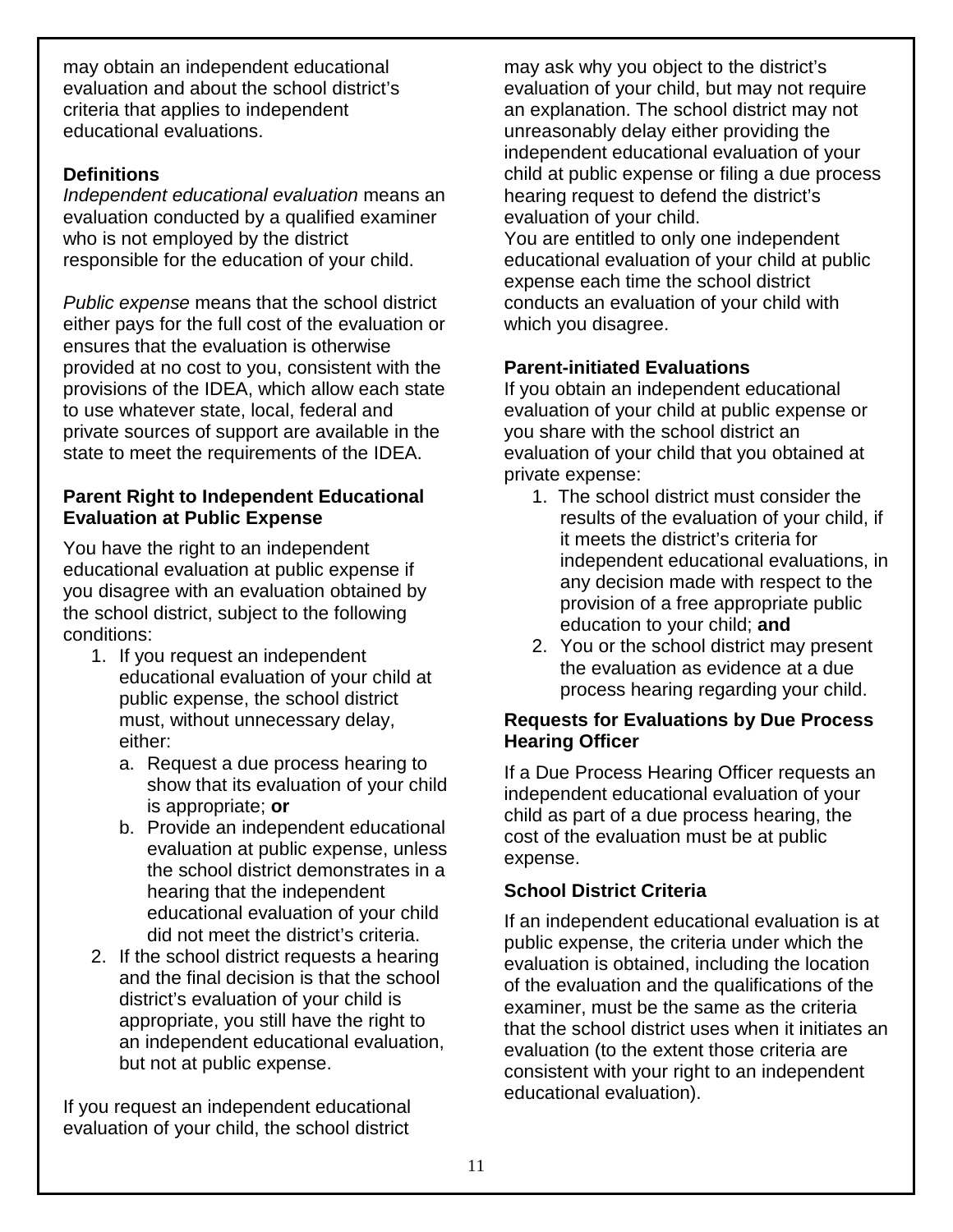Except for the criteria described above, the school district may not impose conditions or timelines related to obtaining an independent educational evaluation at public expense. The school district must provide you, on request, with an opportunity to demonstrate that unique circumstances justify an independent educational evaluation that does not meet the district's criteria.

# **INDIVIDUALIZED EDUCATION PROGRAM**

#### **You have the right to participate in meetings and decision making regarding your child's individualized special education needs and placement.**

Decisions about your child's special education needs and services are made at IEP team meetings. As the parent of a child with a disability, you have the right to participate in meetings regarding the identification of your child as a child with a disability, the evaluation of your child's special education needs, the determination of whether your child requires special education services, the development, review, or revision of your child's IEP, and the educational placement of your child.

# **Individual Education Program (IEP)**

An IEP is a written plan describing how your child's special education program and related services will be provided within a certain educational placement or setting. The school district must convene an IEP team meeting to develop your child's IEP within thirty (30) calendar days of the eligibility determination finding that your child needs special education and related services. Once developed, the IEP must be implemented as soon as possible, and reviewed at least once a year at an IEP team meeting. You or the school district can have IEP meetings for your child more than once annually if needed or requested. The school district must provide a copy of your child's IEP to you at no cost.

Your child's IEP must contain a description of your child's current levels of academic and functional performance, specific instructional needs, services, supports, and

accommodations, as well as an explanation of the amount of time your child will not be participating in regular education classes. The IEP must also contain measurable, annual goals.

The school district must ensure your child's IEP is accessible to each regular education teacher, special education teacher, related services provider, and any other person responsible for implementing the IEP. Each of your child's teachers must be informed of his or her specific responsibilities related to implementing your child's IEP, and the specific accommodations, modifications, and supports to be provided to your child.

# **IEP team Meetings**

An IEP team is a group of qualified persons who periodically meet at IEP team meetings to make determinations about your child's IEP. The IEP team includes:

- 1. The parents or adult student;
- 2. At least one of your child's regular education teachers;
- 3. At least one of your child's special education teachers;
- 4. A school representative who has the authority to commit school resources and ensure services in your child's IEP are provided;
- 5. An individual with expertise to interpret your child's evaluation results; **and**
- 6. The child, when appropriate

You may invite other individuals with knowledge or special expertise regarding your child to participate in an IEP team meeting. You may also request the presence of any teacher, related service provider, paraprofessional, and additional staff at an IEP team meeting.

# **IEP Meeting Notice**

The school district must take steps to ensure you are present at each IEP team meeting for your child and afforded an opportunity to participate. The school district must schedule the meeting on a mutually agreeable date and time, and send you written notice of the IEP team meeting early enough to ensure you will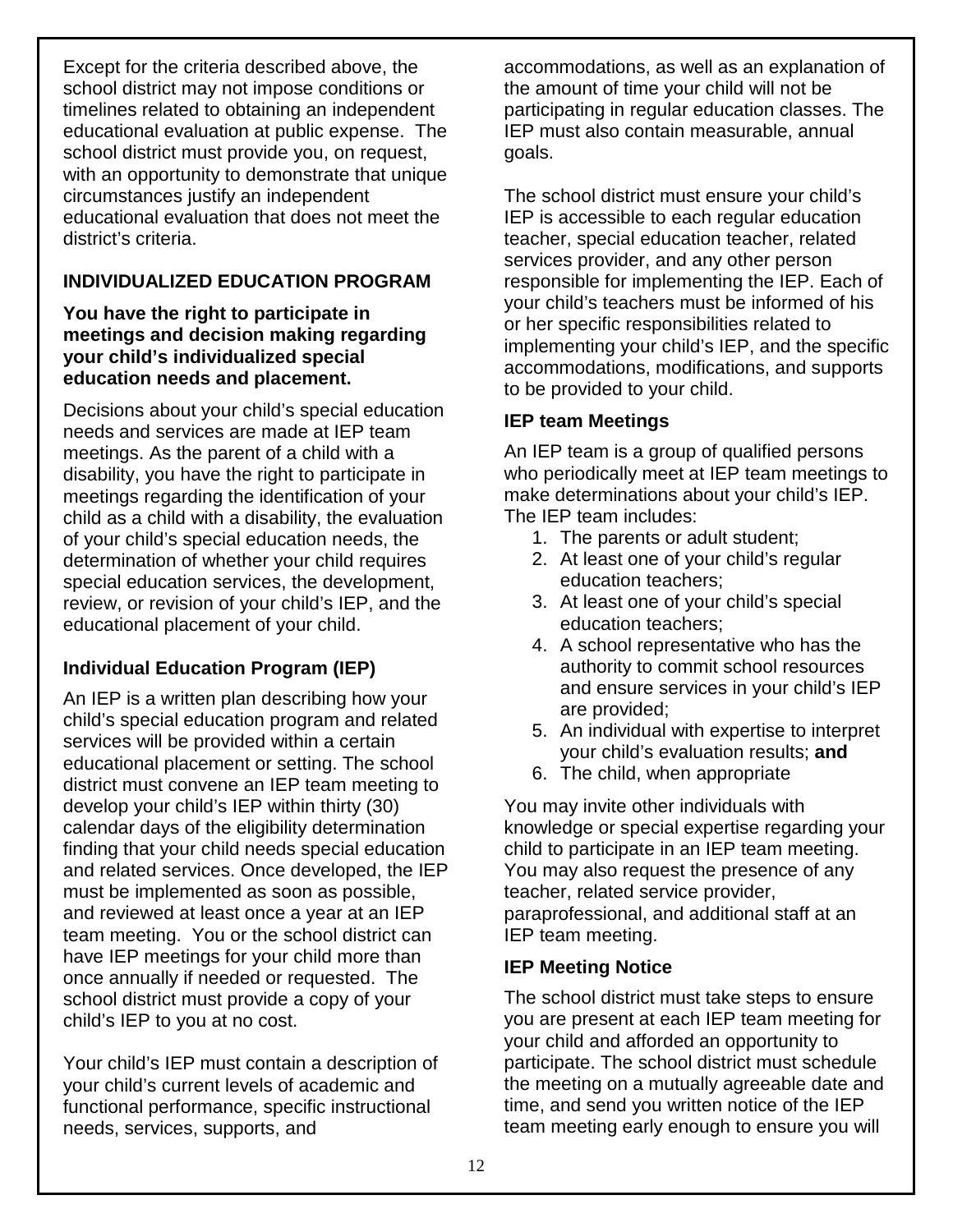have an opportunity to attend. The notice must:

- 1. State the purpose, time, and location of the meeting, and who will be in attendance;
- 2. Inform you of the right to invite to the meeting other individuals who have knowledge or special expertise about your child; **and**
- 3. For a child that is 14 years of age or older or attending eighth grade or higher, indicate a purpose of the meeting will be the consideration of postsecondary goals and transition services for the child, and that the child must be invited to the meeting in writing.

# **Attendance at Meetings**

If you cannot participate in an IEP team meeting in person, the school district must use other methods to ensure your participation, such as using individual or conference telephone calls, or video conferencing. The school district must provide an interpreter, translator, or sign language interpreter for these meetings, if necessary.

The school district can hold an IEP team meeting if you are unable to attend, but only if the school can demonstrate it made efforts to arrange a mutually agreed upon time and place for the meeting and was unable to convince you to attend. The school district's records must include detailed records of telephone calls made, and the results of the calls, copies of correspondence sent and responses received, detailed records of visits made to the parent's home or place of employment, and the results of the visits.

All other required members of the IEP team must attend all meetings of the IEP team, unless you provide written consent to excuse a required member of the IEP team. The school may request your consent to excuse a member of the IEP team from a meeting if:

- 1. A required IEP team member's area is not being discussed or modified at the meeting; **or**
- 2. A required IEP team member's area is

being discussed or modified at the meeting but the excused team member provides written input into the development of the IEP to the parent and the IEP team.

If you refuse to provide written consent, the IEP team member must attend the meeting or the meeting must be rescheduled.

#### **PROCEDURES WHEN DISCIPLINING CHILDREN WITH DISABILITIES**

**You have the right to specific procedures and protections if the school takes certain disciplinary actions towards your child, including the right for your child to receive educational services when removed for more than 10 school days and to be returned to his placement under certain circumstances.**

#### **Authority of School Personnel Case by Case Determination**

School personnel may consider any unique circumstances on a case-by-case basis, when determining whether a change of placement, made in accordance with the following requirements related to discipline, is appropriate for a child with a disability who violates a school code of student conduct.

#### **General**

To the extent that the school district takes disciplinary action for children without disabilities, school personnel may, for not more than 10 school days in a row, remove a child with a disability who violates a code of student conduct from the child's current placement to an appropriate interim alternative educational setting (which must be determined by the child's IEP team), another setting, or suspension.

School personnel may also require additional removals of the child of not more than 10 school days in a row in that same school year for separate incidents of misconduct, as long as those removals do not constitute a change of placement as described in *Change in Placement Because of Disciplinary Removals.*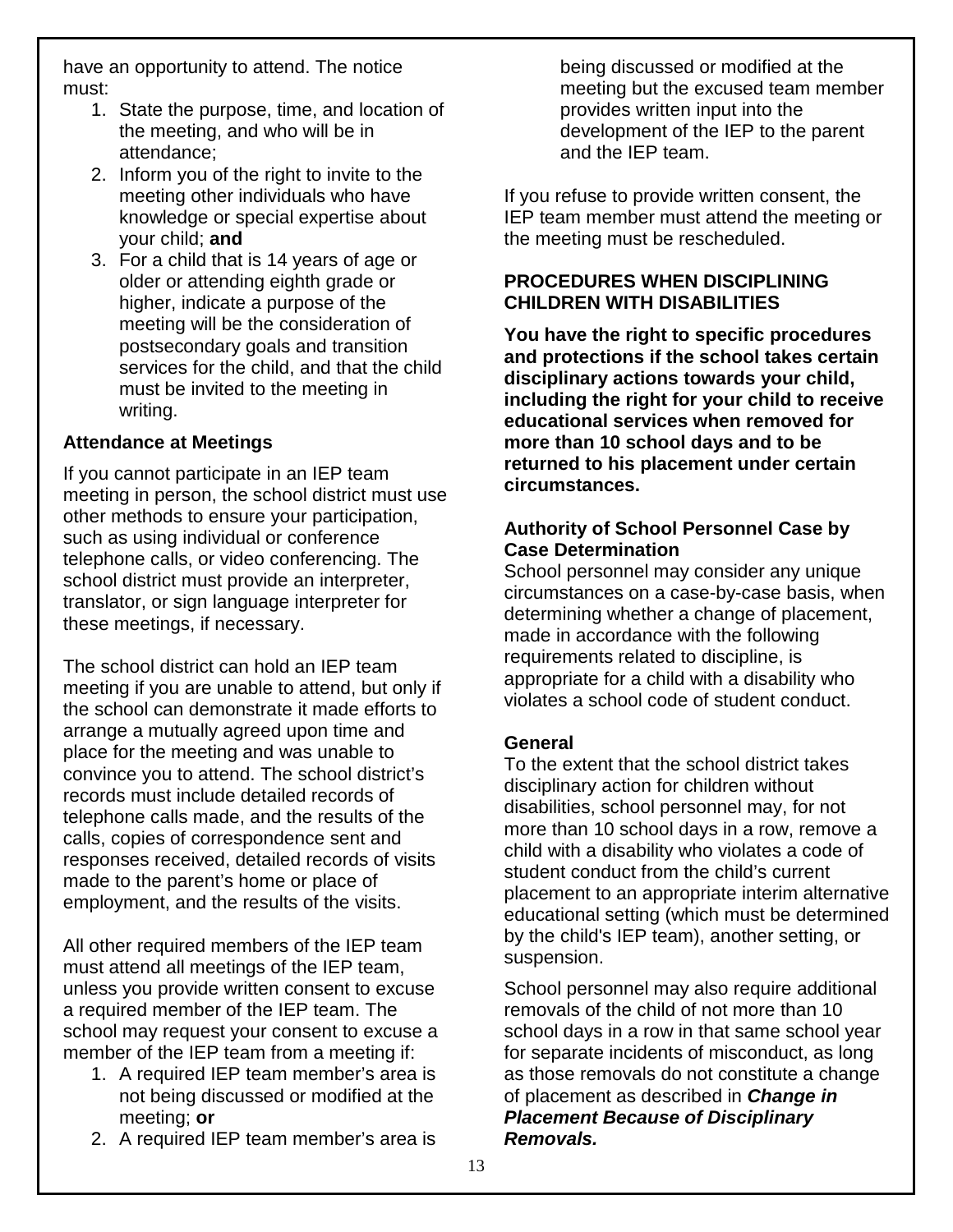Once a child with a disability has been removed from his or her current placement for a total of 10 school days in the same year, the school district must, during any additional days of removal in that school year, provide services as described under *Services below.*

#### **Services**

The services that must be provided to a child with a disability who has been removed from the child's current educational placement may be provided in an alternative educational setting.

A school district is **not** required to provide services to a child with a disability who has been removed from his or her current placement for **less** than 10 school days in that school year, unless it provides services to a child without disabilities who has been removed less than 10 school days.

A child with a disability who is removed from the child's current placement for **more** than 10 school days must:

- 1. Continue to receive educational services, to enable the child to continue to participate in the general education curriculum, although in another setting, and to progress toward meeting the goals in the child's IEP; **and**
- 2. Receive, as appropriate, a functional behavioral assessment, and behavioral intervention services and modifications that are designed to address the behavior violation so that it does not happen again.

After a child with a disability has been removed from his or her current placement for 10 school days in that same school year, and if the current removal is for 10 school days in a row or less and if the removal is **not** a change of placement (see **Change in Placement Because of Disciplinary Removals** below), then school personnel must consult with at least one of the child's teachers and determine which services are needed to enable the child to continue to

participate in the general education curriculum, although in another setting, and to progress toward meeting the goals set out in the child's IEP.

If the removal is a change of placement, the child's IEP team determines the appropriate services to enable the child to continue to participate in the general education curriculum, although in another setting, and to progress toward meeting the goals set out in the child's IEP.

# **Manifestation Determination**

Within 10 school days of any decision to change the placement of a child with a disability because of a violation of a code of student conduct (*see Change in Placement Because of Disciplinary Removals* below), the school district, the parent, and relevant members of the IEP team (as determined by the parent and the school district) must review all relevant information in the student's file, including the child's IEP, any teacher observations, and any relevant information provided by the parents to determine:

- 1. If the conduct in question was caused by, or had a direct and substantial relationship to, the child's disability; **or**
- 2. If the conduct in question was the direct result of the school district not implementing the child's IEP.

If the school district, the parent, and relevant members of the child's IEP team determine that either of those conditions was met, the conduct must be found to be a manifestation of the child's disability. Also, if the school district, the parent, and relevant members of the child's IEP team determine that the conduct in question was the direct result of the school district not implementing the IEP, the district must take immediate action to remedy those deficiencies.

# **Determination that Behavior was a Manifestation of the Child's Disability**

If the school district, the parent, and relevant members of the IEP team determine that the conduct was a manifestation of the child's disability, the IEP team must either: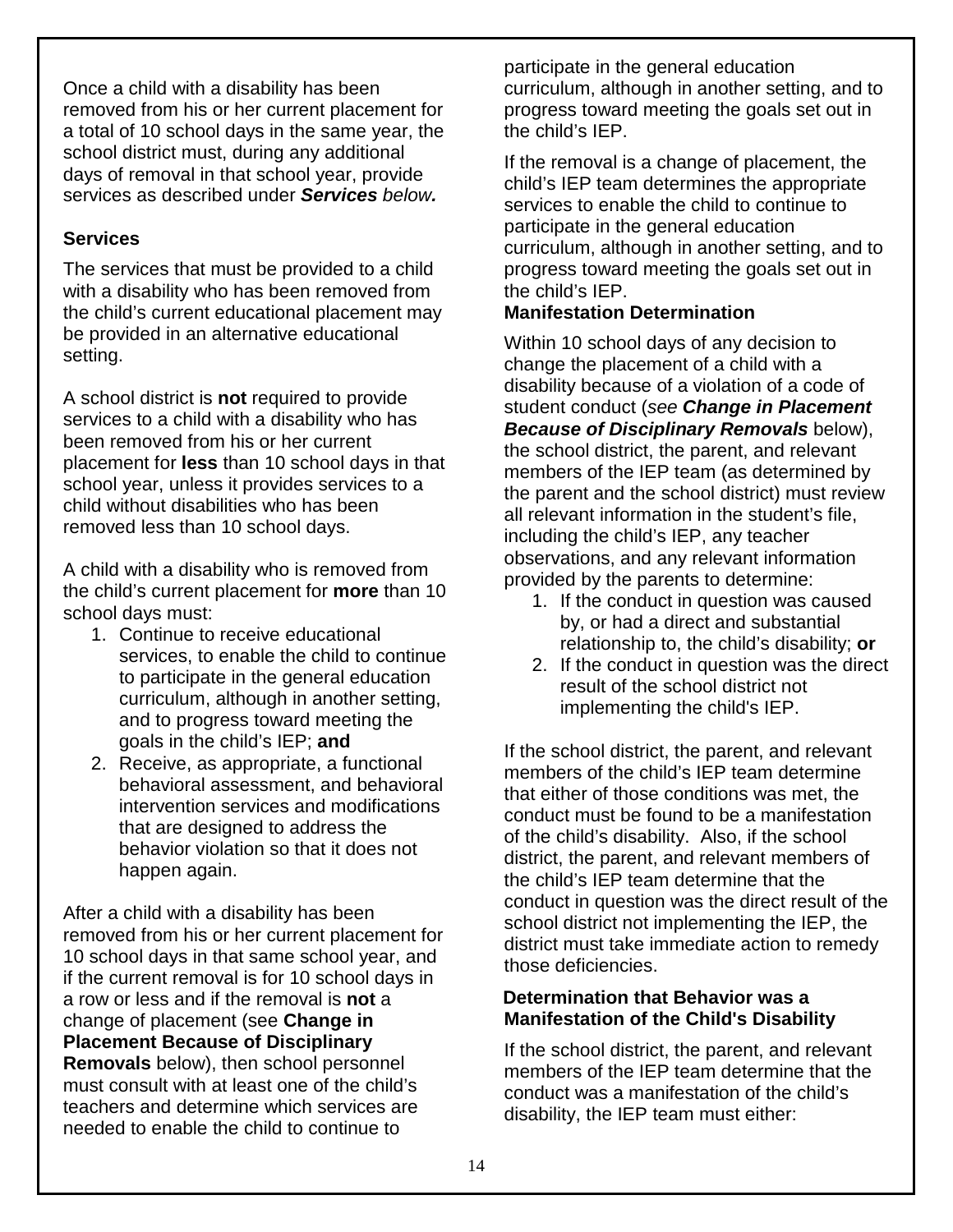- 1. Conduct a functional behavioral assessment, unless the school district had conducted a functional behavioral assessment before the behavior that resulted in the change of placement occurred, and implement a behavioral intervention plan for the child; **or**
- 2. If a behavioral intervention plan has already been developed, review the behavioral intervention plan, and modify it, as necessary, to address the behavior.

Except as described under **Special Circumstances** below, the school district must return the child to the placement from which the child was removed, unless the parent and the district agree to a change of placement as part of the modification of the behavioral intervention plan.

# **Determination that Behavior was not a Manifestation of the Child's Disability**

If the behavior that violated the student code of conduct was **not** a manifestation of the child's disability and the disciplinary change of placement would exceed 10 school days in a row, school personnel may apply the disciplinary procedures to that child with a disability in the same manner and for the same duration as it would to children without disabilities, except that the school must provide services to that child. The child's IEP team determines the interim alternative educational setting for these services.

The school district must conduct the manifestation determination for a student with a disability before taking any regular school disciplinary action like a hearing to consider long-term suspension or expulsion.

# **Special Circumstances**

Whether or not the behavior was a manifestation of the child's disability, school personnel may remove a student to an interim alternative educational setting (determined by the child's IEP team) for up to 45 school days, if the child:

1. Carries a weapon to school or has a weapon at school, on school premises, or at a school function under the

jurisdiction of the PED or the school district;

- 2. Knowingly has or uses illegal drugs or sells or solicits the sale of a controlled substance, while at school, on school premises, or at a school function under the jurisdiction of the PED or the school district; **or**
- 3. Has inflicted serious bodily injury upon another person while at school, on school premises, or at a school function under the jurisdiction of the PED or the school district.

# **Definitions**

*Controlled substance* means a drug or other substance identified under schedules I, II, III, IV, or V in section 202(c) of the Controlled Substances Act (21 U.S.C. § 812(c)).

*Illegal drug* means a controlled substance, but does not include a controlled substance that is legally possessed or used under the supervision of a licensed health-care professional or that is legally possessed or used under any other authority under that Act or under any other provision of Federal law.

*Serious bodily injury* means bodily injury which involves substantial risk of death, extreme physical pain, protracted and obvious disfigurement, or protracted physical or mental loss or impairment.

*Weapon* means something that is used for, or is readily capable of, causing death or serious bodily injury, but does not include a pocket knife with a blade of less than 2 ½ inches.

# **Notification**

On the date the school district makes the decision to make a removal that is a change of placement of the child because of a violation of a code of student conduct, the school district must notify the parents of that decision, and provide the parents with the Procedural Safeguards Notice.

#### **Change of Placement Because of Disciplinary Removal**

A removal of a child with a disability from the child's current educational placement is a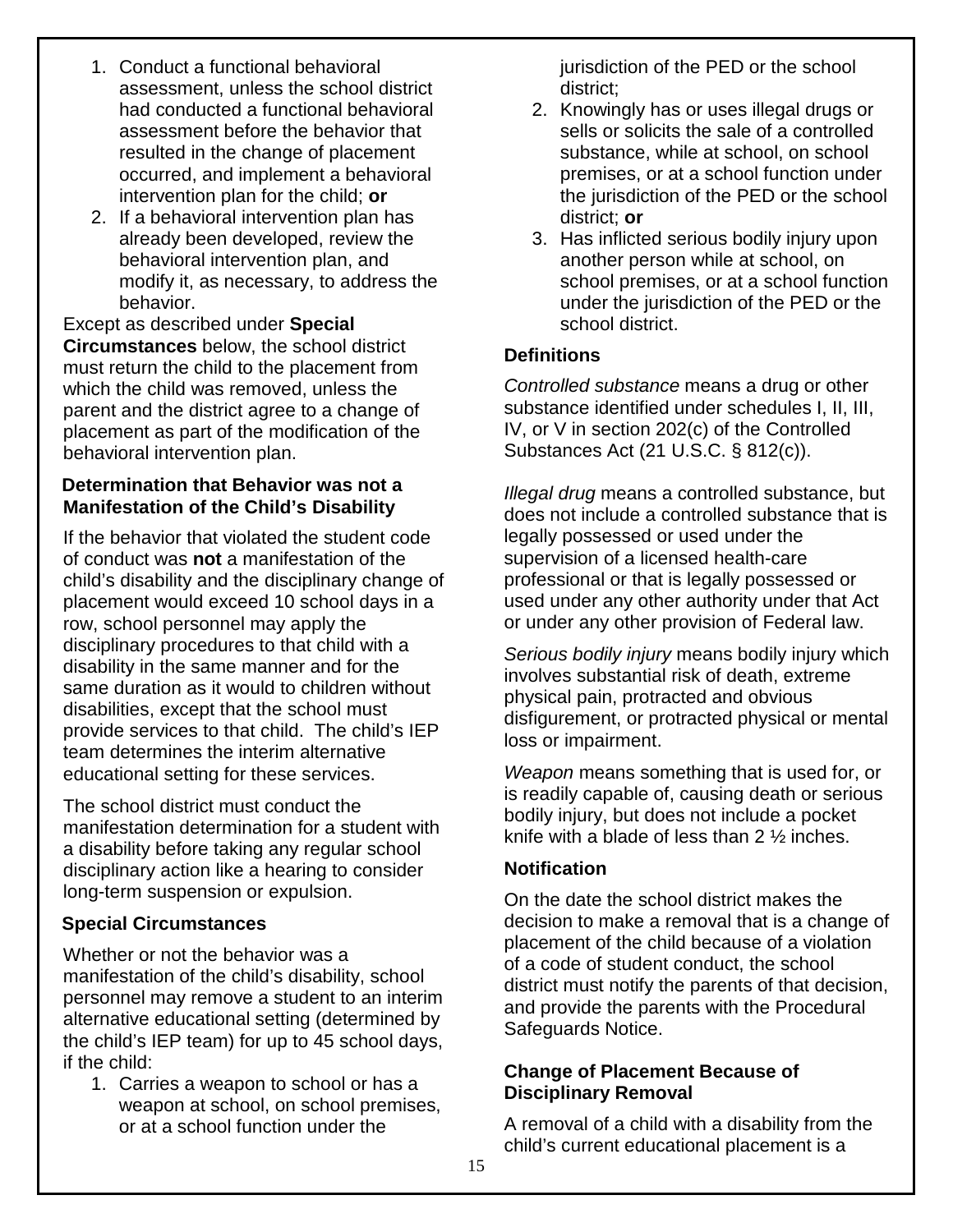change of placement if:

- 1. The removal is for more than 10 school days in a row; **or**
- 2. The child has had a series of removals that constitute a pattern because:
	- a. The series of removals total more than 10 school days in a school year;
	- b. The child's behavior is substantially (for the most part) similar to the child's behavior in previous incidents that resulted in the series of removals; **and**
	- c. Of such additional factors as the length of each removal, the total amount of time the child has been removed, and the proximity of the removals to one another.

Whether a pattern of removals constitutes a change of placement is determined on a caseby-case basis by the school district and, if challenged, is subject to review through due process and judicial proceedings. **Determination of Setting**

The IEP team must determine the interim alternative educational setting for removals that are changes of placement and for removals under *Additional Authority* **and**  *Special Circumstances above*.

# **Appeal**

The parent of a child with a disability may request a due process hearing if he or she disagrees with:

- 1. Any decision regarding placement made under these discipline provisions; **or**
- 2. The manifestation determination described above.

The school district may request a due process hearing if it believes that maintaining the current placement of the child is substantially likely to result in injury to the child or to others.

# **Expedited Due Process Hearing**

Whenever a parent or the school district requests a due process hearing to appeal a decision regarding placement made under

these discipline provision or a manifestation determination, a hearing must be held that meets the requirements described under *Due Process Hearing Procedures* below*,* except as follows:

- 1. PED must arrange for an expedited due process hearing, which must occur within 20 school days of the date the hearing is requested and must result in a determination within 10 school days after the hearing.
- 2. Unless the parents and the school district agree in writing to waive the meeting, or agree to use mediation, a resolution meeting must occur within 7 calendar days of receiving notice of the due process complaint. The hearing may proceed unless the matter has been resolved to the satisfaction of both parties within **15** calendar days of receipt of the due process complaint.

A party may appeal the decision in an expedited due process hearing in the same way as for decisions in other due process hearings.

#### **Authority of Due Process Hearing Officer**

An impartial Hearing Officer must conduct the due process hearing and make a decision.

#### *The Hearing Officer may:*

- 1. Return the child with a disability to the placement from which the child was removed if the Hearing Officer determines that the removal was a violation of the requirements described under *Authority of School Personnel* above or that the child's behavior was a manifestation of the child's disability; **or**
- 2. Order a change of placement of the child with a disability to an appropriate interim alternative educational setting for not more than 45 school days if the Hearing Officer determines that maintaining the current placement of the child is substantially likely to result in injury to the child or to others.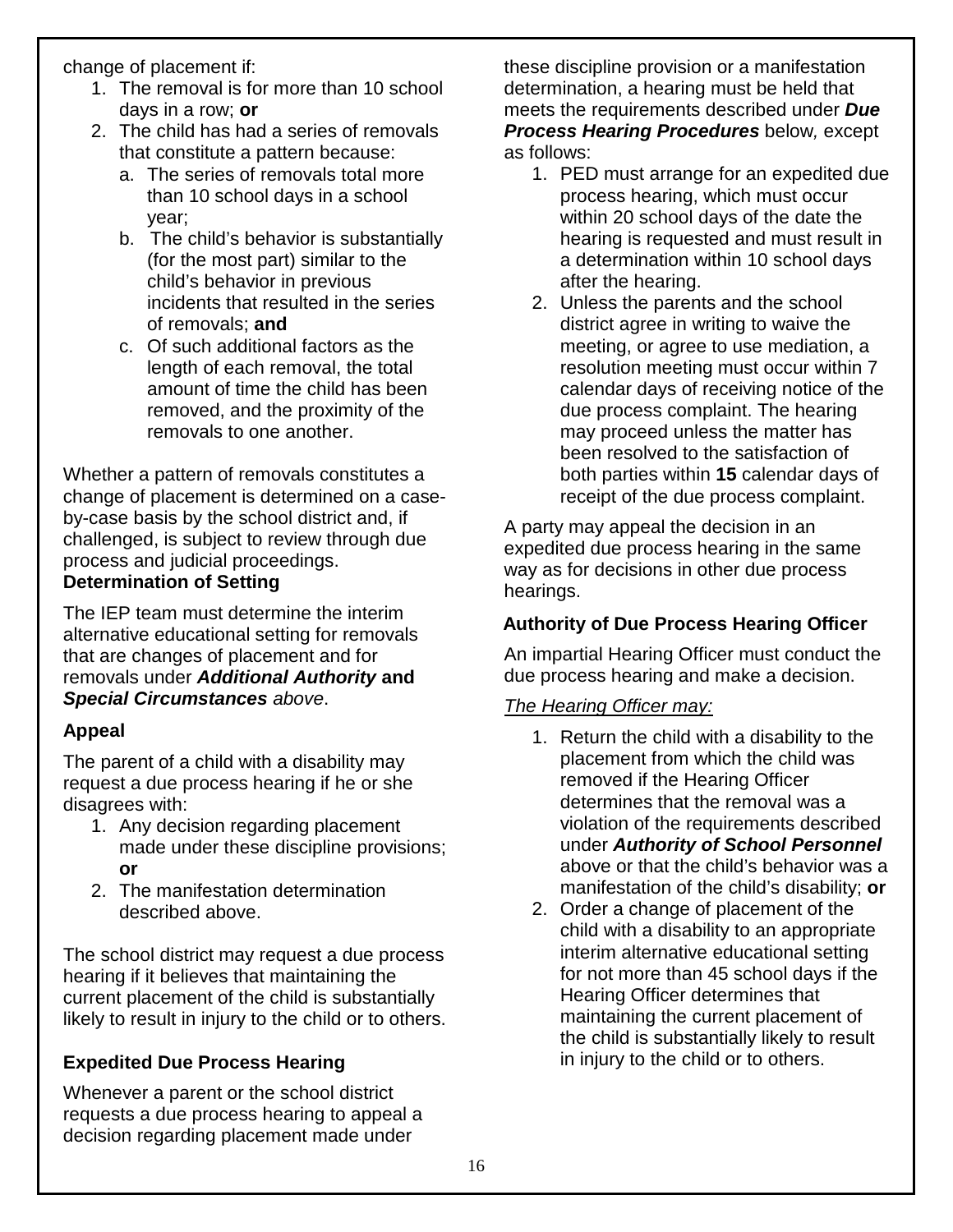These hearing procedures may be repeated if the school district believes that returning the child to the original placement is substantially likely to result in injury to the child or to others.

# **Placement during Appeals**

When the parent or school district has filed a due process hearing request related to disciplinary matters, the child must (unless the parent and the school district agree otherwise) remain in the interim alternative educational setting pending the decision of the hearing officer or until the expiration of the time period of removal as provided for and described under *Authority of School Personnel above*, whichever occurs first.

# **PROTECTIONS FOR CHILDREN NOT YET ELIGIBLE FOR SPECIAL EDUCATION AND RELATED SERVICES**

**Your child may have the protections in this notice if the school district had knowledge that your child was a child with a disability even if your child had not yet been determined eligible for special education and related services.**

If a child has not been determined eligible for special education and related services and violates a code of student conduct, but the school district had knowledge (as determined below) before the behavior that violated a code of student conduct, brought about the disciplinary action occurred, and the child was a child with a disability, then the child may assert any of the protections described in this notice.

# **Basis of Knowledge for Disciplinary Matters**

The school district must be deemed to have knowledge that a child is a child with a disability if, before the behavior that brought about the disciplinary action occurred:

1. The parent of the child expressed concern in writing to supervisory or administrative personnel of the appropriate educational agency, or a teacher of the child that the child is in need of special education and related services;

- 2. The parent requested an evaluation related to eligibility for special education and related services under the IDEA; **or**
- 3. The child's teacher or other school district personnel expressed specific concerns about a pattern of behavior demonstrated by the child directly to the school district's director of special education or to other supervisory personnel of the school district.

# **Exception**

The school district would not be deemed to have such knowledge if:

- 1. The child's parent has not allowed an evaluation of the child or refused special education services; **or**
- 2. The child has been evaluated and found to not be a child with a disability under the IDEA.

# **Conditions that Apply if There is no Basis of Knowledge**

If before taking disciplinary measures against the child, the school district does not have knowledge that a child is a child with a disability (as described above), the child may be given the disciplinary measures that are applied to children without disabilities who engaged in the same type of behaviors.

However, if a request is made for an evaluation of a child during the time period in which the child is given disciplinary measures, the evaluation must be conducted in an expedited (more quickly than otherwise) manner. Until the evaluation is completed, the child remains in the educational placement determined by school authorities, which can include suspension or expulsion. If the child is determined to be a child with a disability, taking into consideration information from the evaluation conducted by the school district, and information provided by the parents, the school district must provide special education and related services in accordance with the IDEA, including the disciplinary requirements.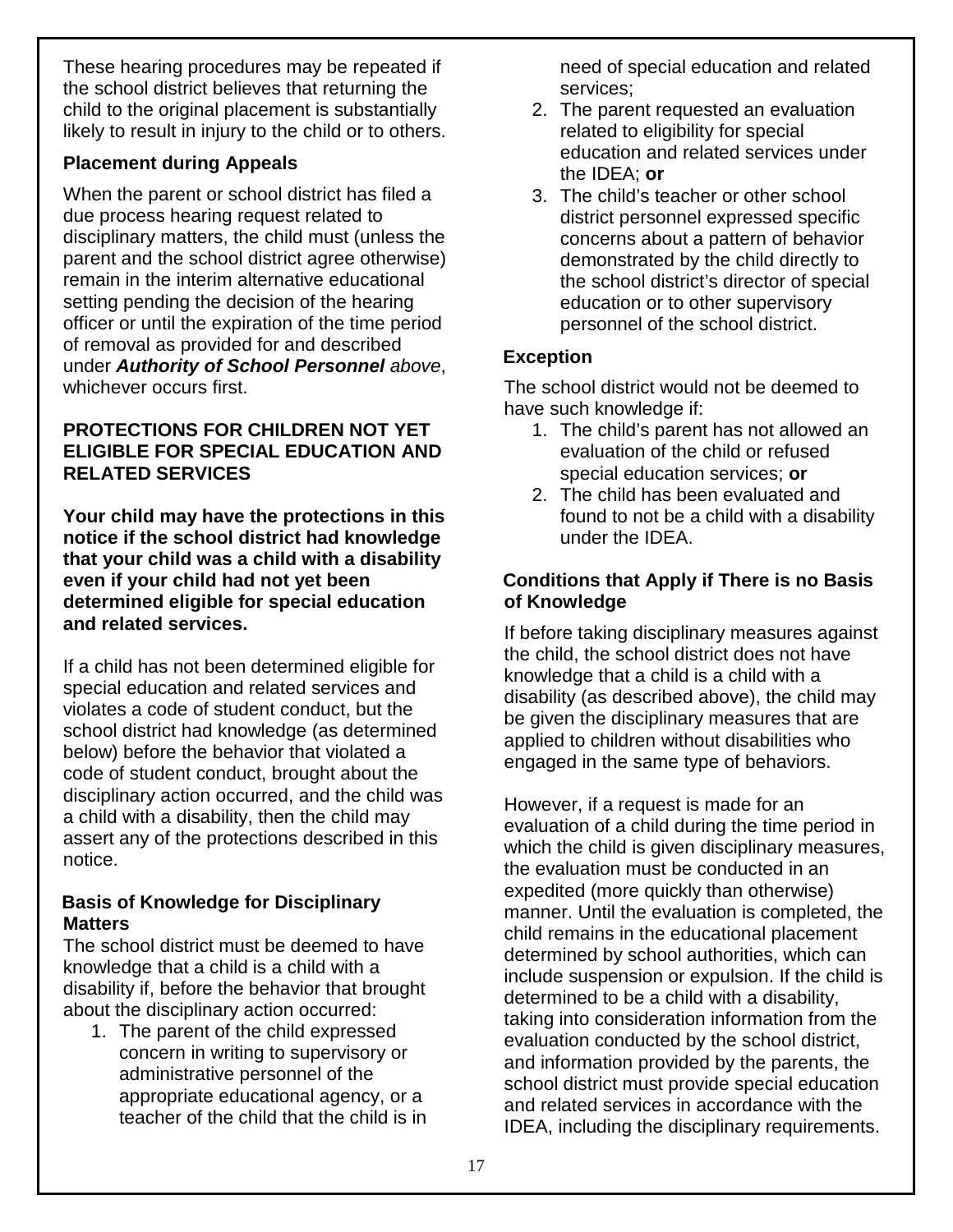#### **REFERRAL TO AND ACTION BY LAW ENFORCEMENT AND JUDICIAL AUTHORITIES**

**The IDEA does not prevent your school district from reporting a crime committed by a student with a disability to appropriate authorities, but requires that the district provides copies of your child's special education and disciplinary records to the authorities.**

#### *The IDEA does not:*

- 1. Prohibit an agency from reporting a crime committed by a child with a disability to appropriate authorities; **or**
- 2. Prevent state law enforcement and judicial authorities from exercising their responsibilities with regard to the application of federal and state law to crimes committed by a child with a disability.

If the school district reports a crime committed by a child with a disability, the district:

- 1. Must ensure that copies of the child's special education and disciplinary records are transmitted for consideration by the authorities to whom the agency reports the crime; **and**
- 2. May transmit copies of the child's special education and disciplinary records only to the extent permitted by the Family Educational Rights and Privacy Act (FERPA).

#### **REQUIREMENTS FOR UNILATERAL PLACEMENT BY PARENTS OF CHILDREN IN PRIVATE SCHOOLS AT PUBLIC EXPENSE**

**You have the right to request reimbursement for your child's private school placement if the school district has not offered or made a free appropriate public education available to your child; however, you must follow specific procedures to present that request to the IEP team.**

The IDEA does not require the school district to pay for the cost of education, including special education and related services, of your child with a disability at a private school or facility if the district made a free appropriate public education available to your child and you choose to place the child in a private school or facility. However, the school district where the private school is located must include your child in the population whose needs are addressed under the IDEA provisions regarding children who have been placed by their parents in a private school under 34 C.F.R. §§ 300.131 through 300.144.

#### **Reimbursement for Private School Placement**

If you choose to enroll your child in a private elementary or secondary school without the consent of or referral by the school district, a court or a Hearing Officer may require the agency to reimburse you for the cost of that enrollment if the court or Hearing Officer finds that the agency had not made a free appropriate public education available to your child in a timely manner before that enrollment and that the private placement is appropriate. A Hearing Officer or court may find your placement to be appropriate, even if the placement does not meet the state standards that apply to education provided by PED and school districts.

# **Limitation on Reimbursement**

The cost of reimbursement described in the paragraph above may be reduced or denied:

1. If: (a) At the most recent individualized education program (IEP) meeting that you attended prior to your removal of your child from the public school, you did not inform the IEP team that you were rejecting the placement proposed by the school district to provide free appropriate public education to your child, including stating your concerns and your intent to enroll your child in a private school at public expense; **or** (b) At least 10 business days (including any holidays that occur on a business day) before your removal of your child from the public school, you did not give written notice to the school district of that information: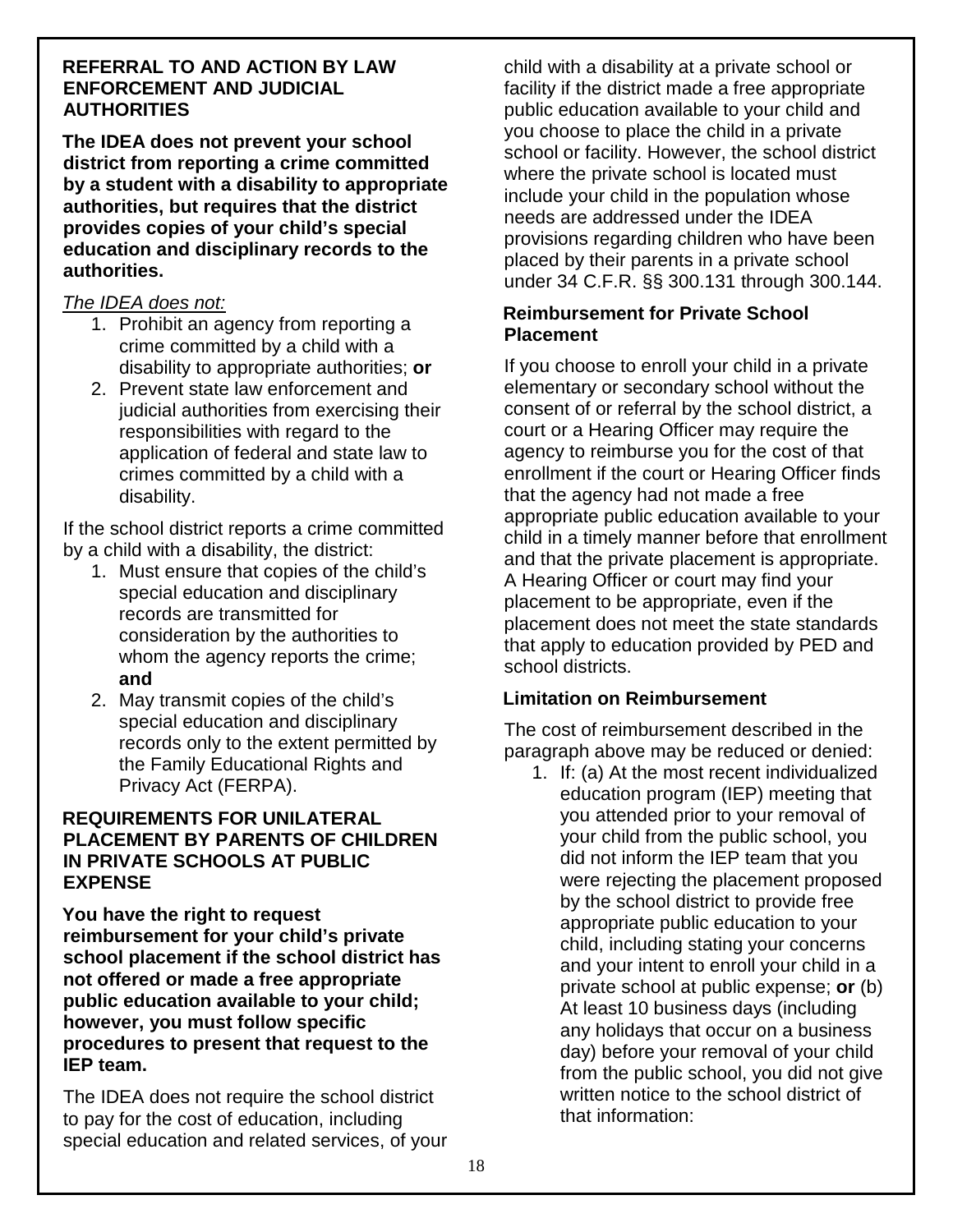- 2. If, before your removal of your child from the public school, the school district provided prior written notice to you, of its intent to evaluate your child (including a statement of the purpose of the evaluation that was appropriate and reasonable), but you did not make the child available for the evaluation; **or**
- 3. Upon a court's finding that your actions were unreasonable.

However, the cost of reimbursement:

- 1. Must not be reduced or denied for failure to provide the notice if: (a) The school prevented you from providing the notice; (b) You had not received notice of your responsibility to provide the notice described above; **or** (c) Compliance with the requirements above would likely result in physical harm to your child; and
- 2. May, in the discretion of the court or a Hearing Officer, not be reduced or denied for the parents' failure to provide the required notice if: (a) The parent is not literate or cannot write in English; **or** (b) Compliance with the above requirement would likely result in serious emotional harm to the child.

#### **SPECIAL EDUCATION DISPUTE RESOLUTION PROCEDURES**

**You have the right to use dispute resolution procedures that include Facilitated IEP Meetings, Mediation, State Complaints and Due Process Hearings to resolve your disagreements with the school district.**

State and federal special education laws provide many opportunities for parents to be involved in educational planning for their student who has a disability. You and the school district are encouraged to work together to try to resolve disagreements that affect your child's special education program.

If a disagreement arises between you and the school district over your child's IEP or educational program, either you or the district

may convene a new IEP meeting at any time to attempt to resolve their differences.

When you and the school district are not able to resolve disagreements, there are more formal dispute resolution options available. These options are mediation, Facilitated IEP meetings, state complaints, and impartial due process hearings. Each of these options have different requirements, which are described below.

# **FACILITATED IEP MEETING (FIEP)**

A Facilitated IEP meeting is an IEP team meeting that includes an impartial facilitator who promotes effective communication and assists an IEP team in developing an IEP based on the student's needs. A Facilitated IEP Meeting can be useful when there is a history of communication challenges or a meeting is expected to be particularly complex or controversial. The facilitator helps to keep the team focused on the appropriate development of the IEP while working through conflicts that arise and ensuring the participation of each IEP team member. The facilitated IEP meeting includes all of the required team members. A Facilitated IEP team Meeting is an optional process that is not required by the IDEA

#### *IEP Facilitation is designed to*:

- Keep the meeting focused on the needs of the student
- Ensure everyone at the table has a voice
- Encourage active listening by all participants
- Keep the group from getting stuck on just one goal (or one part) of the IEP
- Help team members stay on task and on time
- Help teams develop mutually acceptable IEPs
- Be used for any IEP team meeting including: initial, annual, re-evaluation, review, and revision
- Use an impartial facilitator who doesn't take sides, place blame or impose decisions on teams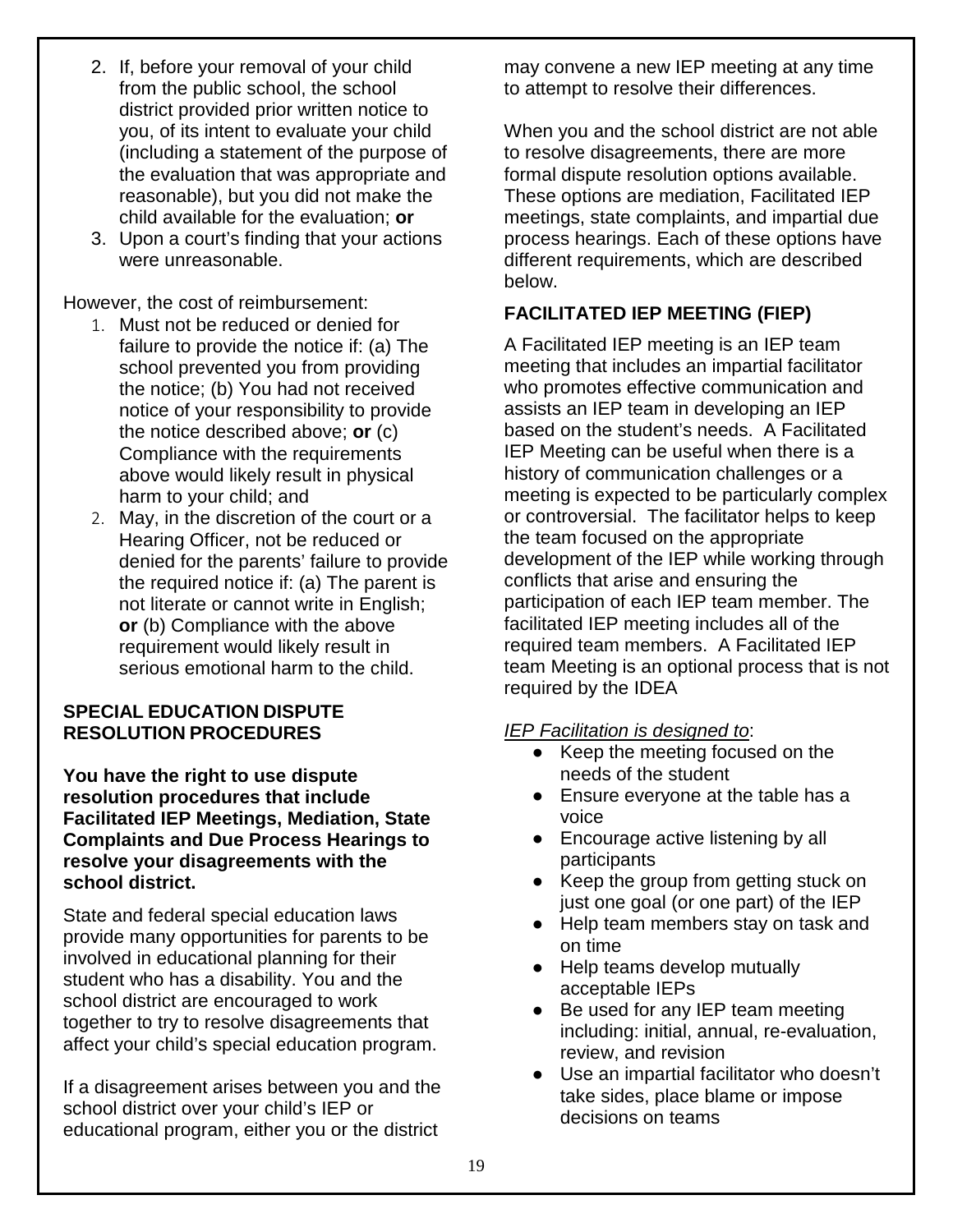# *IEP Facilitation is not:*

- An advocate representing one side or the other
- A mediation that results in a confidential mediated agreement
- Due process
- A third party to determine a winner and loser

The PED makes Facilitated IEP Meetings available as an Alternative Dispute Resolution option **after** the filing of a formal state complaint or due process hearing request. If an FIEP is done through PED, there is no cost to the parent or school district.

Your school district also can, but is not required to, provide a Facilitated IEP Meeting **before** you file a formal state complaint or due process hearing request or at any other time. The school district will be responsible for the cost of the facilitator in these instances.

#### **Impartial Facilitators**

The PED provides independent, stateapproved, trained facilitators who know the laws and regulations relating to the provision of special education and related services, and who are trained in the facilitation process. The PED selects facilitators on a rotating, impartial basis. If IEP Facilitation is provided by the school district, the district is responsible for providing the facilitator who may or may not be on the PED list. The school district sets its own criteria for these IEP Facilitations and the selection of facilitators. .

#### **Requesting a Facilitated IEP Meeting from the School District**

You should request a copy of any school district policies or requirements for FIEPs if you are considering making a request for an FIEP before filing a state complaint or due process hearing request. You may request that the school district arrange a Facilitated IEP meeting by contacting the school district's Special Education Director.

#### **Requesting a Facilitated IEP Meeting from the PED**

If you want to try to resolve your complaint with a Facilitated IEP Meeting, you will need to submit a written request for a Facilitated IEP Meeting to the PED after filing state your complaint or due process hearing request. The PED has a model form for requesting a Facilitated IEP meeting that is available on the PED website. You are not required to use this model form and can submit request in any form, as long as it includes the information required on PED's model form. To request a Facilitated IEP meeting, you will need to mail or fax the written request to the PED Special Education Division at 120 South Federal Place, Room 206, Santa Fe, NM 87501, (505) 954-0001 (Fax). If you need assistance obtaining a model form or have questions about Facilitated IEP Meetings, please contact the Special Education Division at (505) 827-1457 or

[spedfeedback@state.nm.us.](mailto:spedfeedback@state.nm.us)

Both parties will need to agree to a Facilitated IEP Meeting before PED will assign a facilitator.

# **MEDIATION**

Mediation is a procedure in which the parties discuss their dispute with the assistance of a trained impartial third person who assists them in [reaching an agreement about their dispute.](https://corporate.findlaw.com/litigation-disputes/adr.html)  Mediation is available through PED to allow you and the school district to resolve disagreements involving any matter under the IDEA. Mediation is offered by the PED at no cost to you or the school district.

Mediation is available to resolve disputes under the IDEA at any time. Mediation can be requested before you file a formal state complaint or due process hearing request. Mediation also is an alternative dispute resolution option provided to you after you have filed a formal state complaint or due process hearing request.

#### *The IDEA requires that mediation*:

- 1. Is voluntary on your part and the school district's part;
- 2. May not be used to deny or delay your right to a due process hearing, or to deny any other rights you have under the IDEA; **and**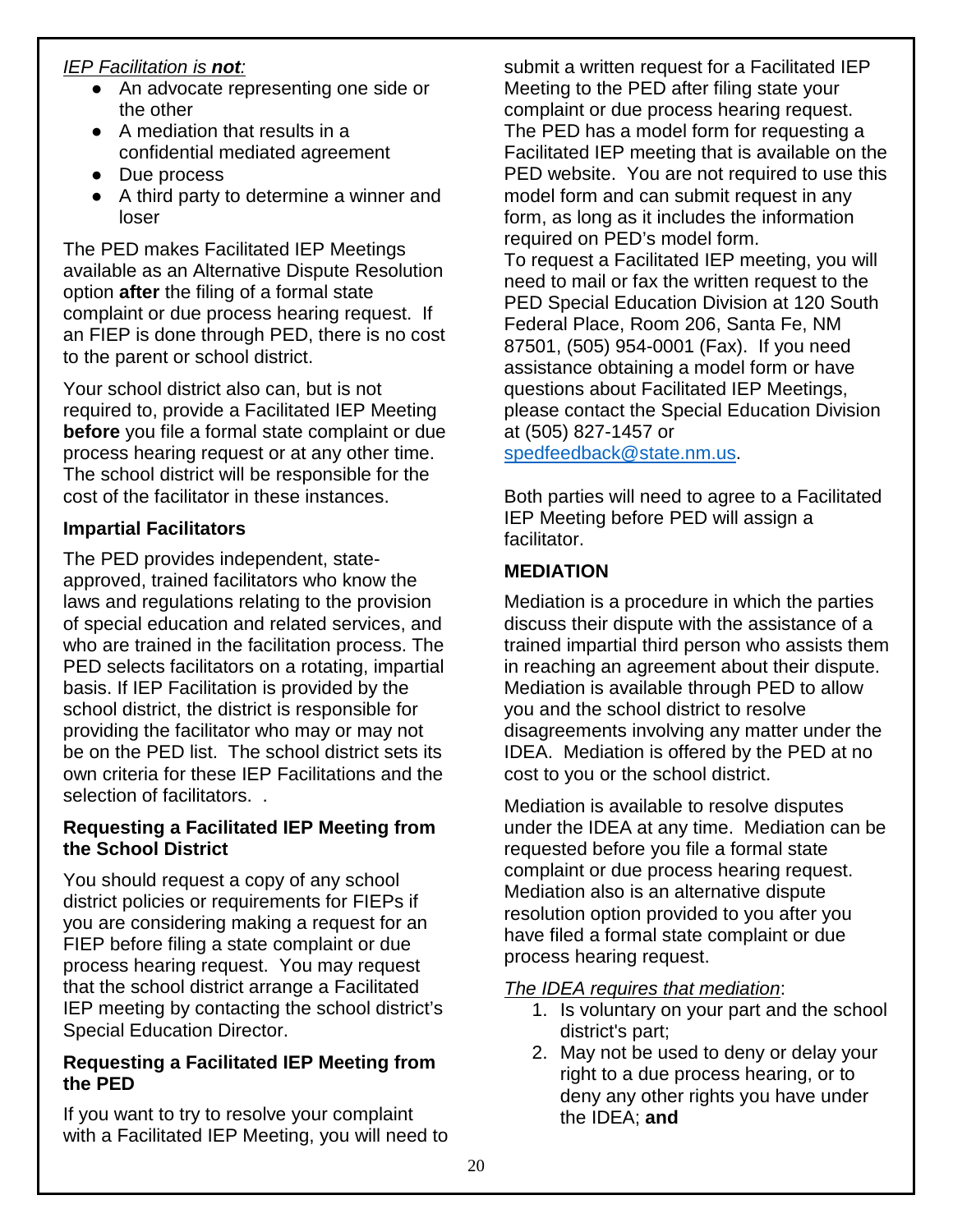3. Is conducted by a qualified and impartial mediator who is trained in effective mediation techniques.

Each meeting in the mediation process must be scheduled in a timely manner and held at a place that is convenient for you and the school district. PED has rules that require that mediation be completed within 14 days from the assignment of the mediator.

If you and the school district reach an agreement in mediation, the agreement must be documented in a binding mediated agreement that is enforceable. The mediated agreement must state that all discussions that happened during the mediation process will remain confidential and may not be used as evidence in any later due process hearing or court proceeding. The agreement must be signed by you and a representative of the school district who has the authority to hold the district to the agreement.

A written, signed mediation agreement is enforceable in any state court that has the authority under state law to hear this type of case or in a federal district court.

#### **Impartiality of mediator**

The IDEA has specific requirements for mediators. The mediator may not be an employee of PED or the school district that is involved in the education or care of your child. The mediator also must not have a personal or professional interest which conflicts with the mediator's objectivity. A person who otherwise qualifies as a mediator is not an employee of PED solely because the person is paid by PED to serve as a mediator.

The PED has a list of qualified mediators who know the laws and regulations relating to the provision of special education and related services. The PED selects mediators on a rotating, impartial basis.

#### **Requesting Mediation**

You must submit a written request for Mediation. The PED has a model form for requesting mediation on the PED website. You are not required to use this model form and can submit your request in any form, as long as it includes the information required on PED's model form.

To request Mediation, you will need to mail or fax the written request to the PED Special Education Division at 120 South Federal Place, Room 206, Santa Fe, NM 87501, (505) 954-0001 (Fax). If you need assistance obtaining a model form or have questions about Mediation, please contact the Special Education Division at (505) 827-1457 or [spedfeedback@state.nm.us.](mailto:spedfeedback@state.nm.us)

Both parties will need to consent to Mediation IEP before PED will assign a mediator.

#### **DIFFERENCES BETWEEN A STATE COMPLAINT AND DUE PROCESS HEARING**

In addition to Facilitated IEP Meetings and Mediation, you have the right to use the state complain process or request a due process hearing to resolve disagreements with the school district. The IDEA regulations have separate procedures for state complaints and for due process hearings. As described above, any individual or organization may file a state complaint alleging a violation of any IDEA requirement by the school district, the PED, or any other public agency. Only you or the school district may file a due process hearing request on any matter relating to a proposal or a refusal to initiate or change the identification, evaluation, or educational placement of a child with a disability, or the provision of a free appropriate public education to the child.

State complaints are limited to alleged violations of the IDEA that occurred within one year from the date of filing of the complaint. Due process hearing requests may include alleged violations of the IDEA that occurred within two years of the filing of the due process hearing request and, in some limited circumstances as described above, can extend further back than two years.

PED must resolve a state complaint within a 60-calendar-day timeline, unless the timeline is properly extended. An impartial due process hearing officer must conduct a due process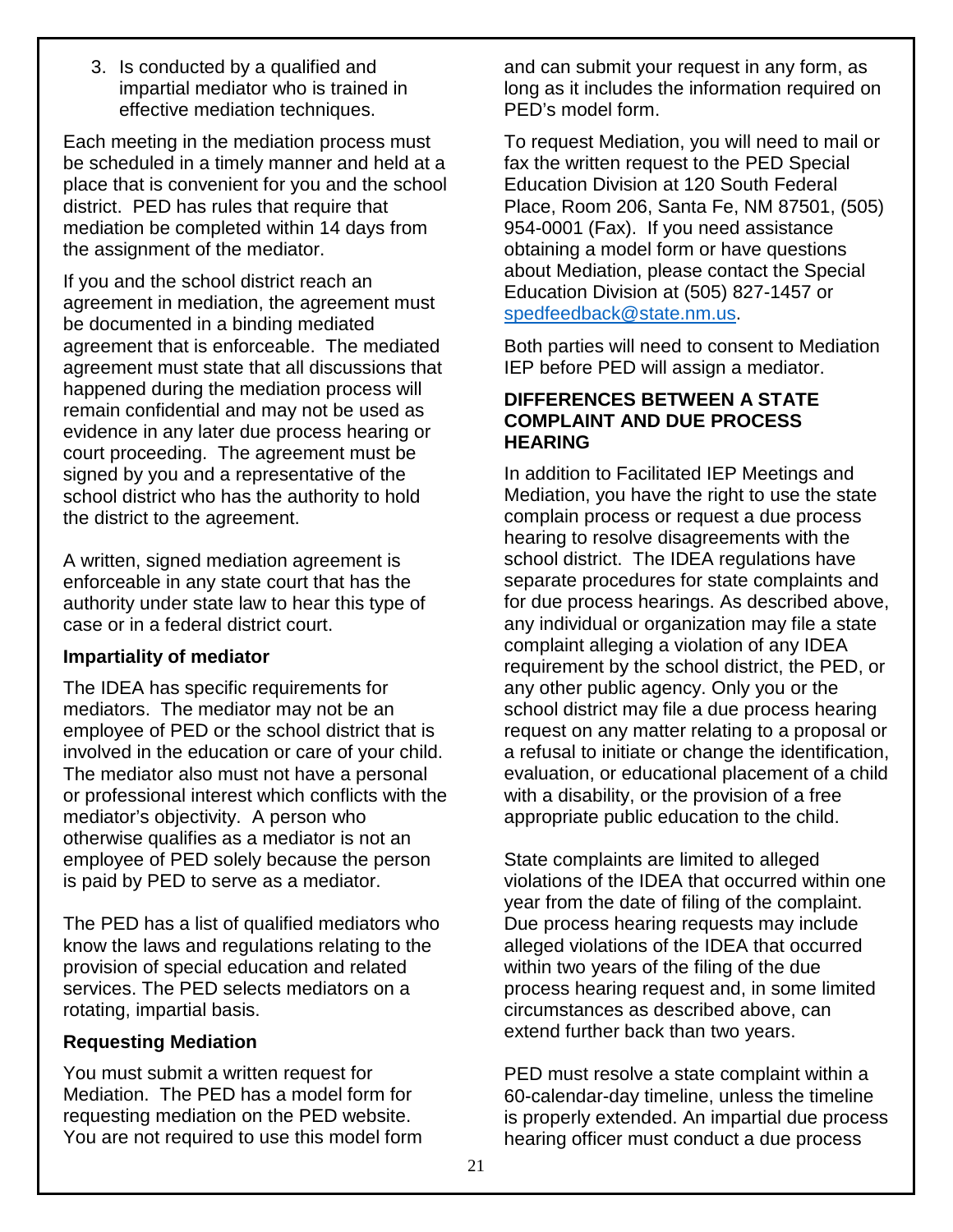hearing (if not resolved through a resolution meeting or mediation) and issue a written decision within 45-calendar-days after the end of the resolution period unless the hearing officer grants a specific extension of the timeline at your request or the school district's request.

# **STATE COMPLAINT**

The state complaint process is another way to resolve disagreements or concerns involving any matter under the IDEA. A state complaint is a process which requires that the PED investigates alleged violations of Part B of the IDEA, identify violations of the law, issue a written complaint resolution report, and require corrective action by the school if appropriate. If the PED finds a failure to provide appropriate services, the PED must address the failure to provide appropriate services, including corrective action appropriate to address the needs of the child, and the appropriate future provision of services for all children with disabilities.

The state complaint process is provided by the PED at no cost to you or the school district. The PED has written procedures for the filing and resolution of any special education complaint, including a complaint filed by an organization or individual from another state. The PED widely distributes the state complaint procedures to parents and other interested individuals, including parent training and information centers, protection and advocacy agencies, independent living centers, and other appropriate entities.

# **Complaint Requirements**

An organization or individual may file a complaint under the state complaint procedures. The individual filing the complaint does not need to be a parent. The complaint can be about a specific child, or can be about a special education issue that may affect more than one student.

#### *A complaint must include the following information*:

1. A statement that the school district or other public agency has violated a

requirement of the IDEA or its regulations;

- 2. The facts on which the statement is based;
- 3. The signature and contact information for the complainant; and
- 4. If alleging violations regarding a specific child:
	- a. The name of the child and address of the residence of the child;
	- b. The name of the school the child is attending;
	- c. In the case of a homeless child or youth, available contact information for the child, and the name of the school the child is attending;
	- d. A description of the nature of the problem of the child, including facts relating to the problem; **and**
	- e. A proposed resolution of the problem to the extent known and available to the party filing the complaint at the time the complaint is filed.

A state complaint must allege a violation of the IDEA that occurred not more than one year before the date that the complaint is received by the PED.

# **Filing a State Complaint**

You must submit a written complaint form to the PED Special Education Division. The PED has a model form for state complaints on the PED website. You are not required to use this model form and can submit your request in any form, as long as it includes the information required on PED's model form.

To file a complaint, you will need to mail or fax the written complaint to the PED Special Education Division at 120 South Federal Place, Room 206, Santa Fe, NM 87501, (505) 954-0001

(Fax). If you need assistance obtaining a model form or questions about state complaints, please contact the Special Education Division at (505) 827-1457 or [spedfeedback@state.nm.us.](mailto:spedfeedback@state.nm.us)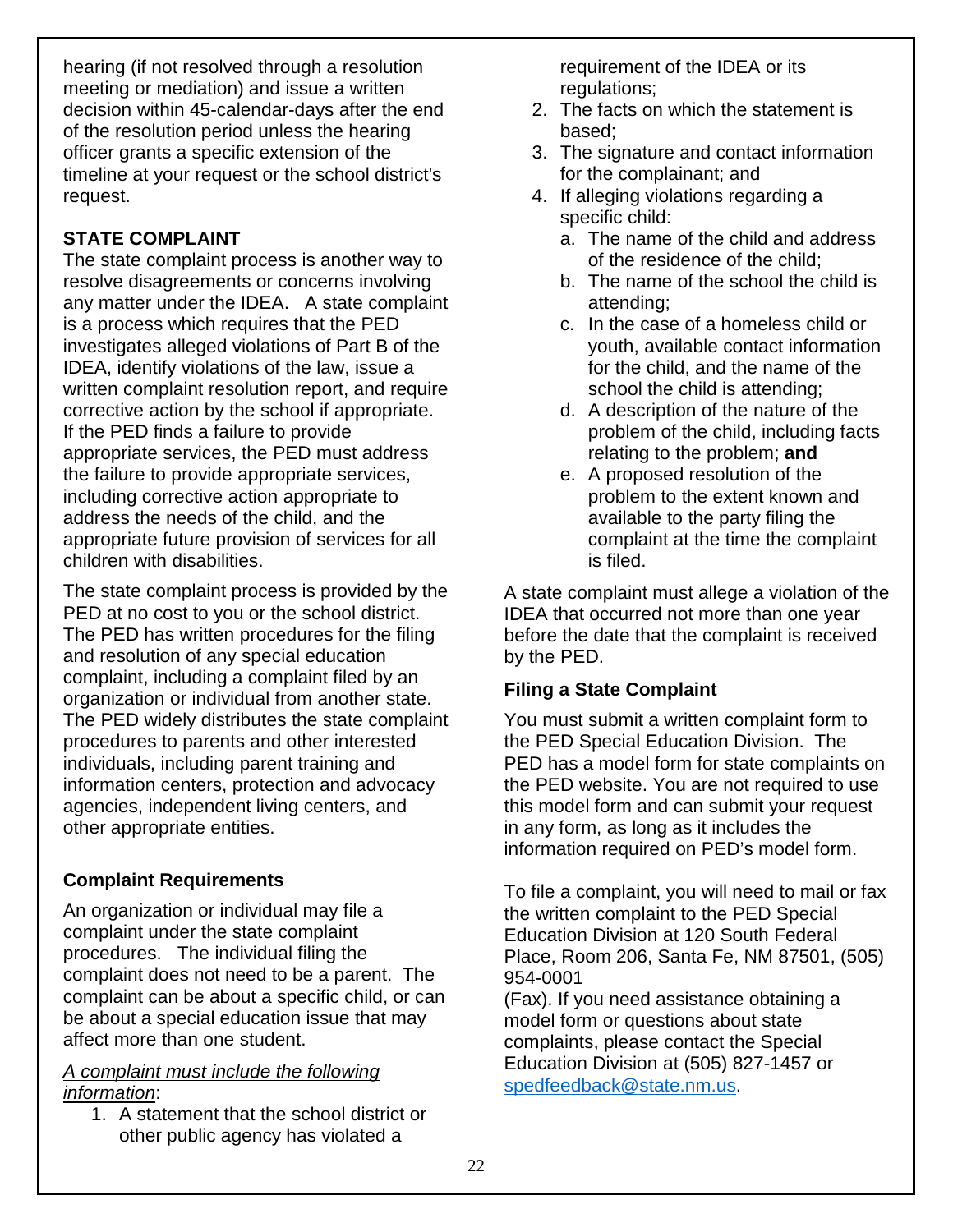# **Alternative Dispute Resolution**

After you file a state complaint, you still have an opportunity for alternative dispute resolution. You have the choice of requesting Alternative Dispute Resolution options of Mediation or a Facilitated IEP Meeting to try to resolve your conflict with the school district. The PED will ask both parties if they would like to participate in Alternative Dispute Resolution options. The decision to participate in Alternative Dispute Resolution options is voluntary.

#### **Complaint Investigation Procedure and Time Limit**

The PED is required to complete the complaint procedures and issue a decision within 60 calendar days after receipt of your complaint.

#### *During this time, PED will assign an investigator who will:*

- 1. Carry out an independent on-site investigation, if PED determines that an investigation is necessary;
- 2. Give the complainant the opportunity to submit additional information, either orally or in writing, about the allegations in the complaint;
- 3. Provide the school district or other public agency with the opportunity to respond to the complaint, including, at a minimum: (a) at the option of the agency, a proposal to resolve the complaint; **and** (b) an opportunity for a parent who has filed a complaint and the agency to agree voluntarily to try mediation;
- 4. Review all relevant information and make an independent determination as to whether the school district or other public agency is violating a requirement of the IDEA; **and**
- 5. Issue a written decision that addresses each allegation in the complaint with (a) findings of fact and conclusions; **and**  (b) the reasons for PED's final decision.

There can be an extension of time permitted for completion of the complaint process, but only in limited circumstances. The PED can permit an extension of the 60-calendar-day

time limit if exceptional circumstances exist with respect to a particular State complaint that would justify an extension. The PED also can permit an extension of the 60-day calendar-day time limit if you and the school district voluntarily agree to extend the time to try mediation or a Facilitated IEP Meeting to resolve the dispute.

# **Implementation of the Complaint Resolution Corrective Action Plan**

The PED has procedures for effective implementation of a Corrective Action Plan from a Complaint. The PED has a Corrective Action Plan monitor who oversees the implementation of the Plan, including ensuring that any required corrective actions are completed. If you have questions about a Corrective Action Plan issued by PED in response to your complaint, you can contact the Special Education Division at 505-827 1457 or at [spedfeedback@state.nm.us.](mailto:spedfeedback@state.nm.us)

#### **State Complaints and Due Process Hearings on Same Issues**

If a written state complaint is received that is also the subject of a due process hearing request, or the complaint has multiple issues of which one or more are part of a hearing request, the PED must set aside the complaint, or any part of the complaint that is being addressed in the due process hearing until the hearing is over. Any issue in the complaint that is not a part of the due process hearing must be resolved using the time limit and procedures described above.

If an issue raised in a complaint has previously been decided in a due process hearing involving the same parties (the parent and the school district), then the due process hearing decision is binding on that issue and PED must inform the complainant that the decision is binding.

A complaint alleging a school district's or other public agency's failure to implement a due process hearing decision must be resolved by the PED.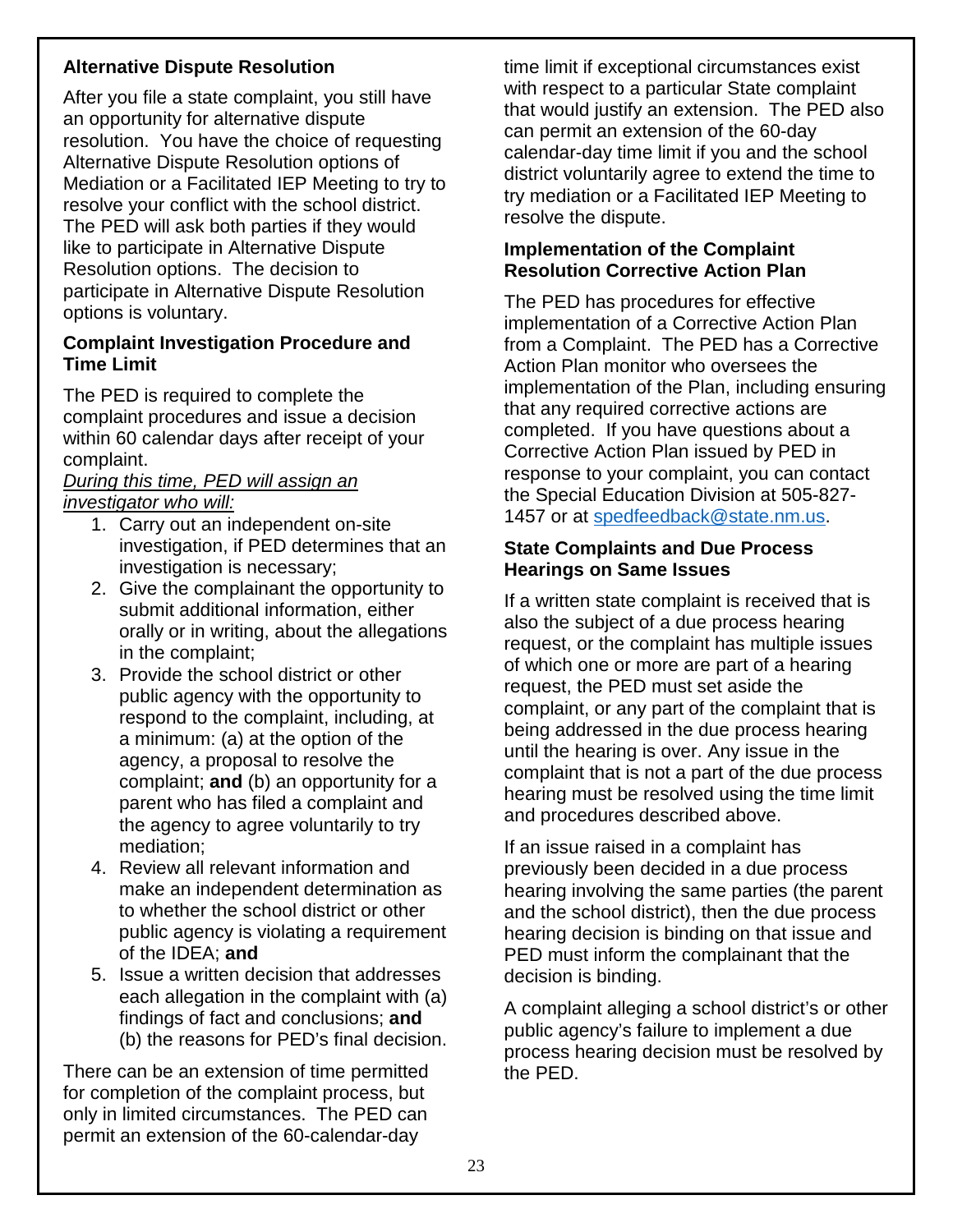# **DUE PROCESS HEARING**

A due process hearing is another way to resolve disputes with the school district. A due process hearing is an administrative hearing before an impartial due process hearing officer. You and the school district would present testimony and documentary evidence to the hearing officer who will decide the case and issue a written decision.

You or the school district may request a due process hearing on any matter relating to a proposal or a refusal to initiate or change the identification, evaluation or educational placement of your child, or the provision of a free appropriate public education to your child.

# **Hearing Request Requirements**

#### *The due process hearing request must include*:

- 1. The name of the child;
- 2. The address of the child's residence;
- 3. The name of the child's school;
- 4. If the child is a homeless child or youth, the child's contact information and the name of the child's school;
- 5. A description of the nature of the problem of the child relating to the proposed or refused action, including facts relating to the problem; **and**
- 6. A proposed resolution of the problem to the extent known and available to you or the school district at the time.

You or the school district may not have a due process hearing until you or the school district (or your attorney or the school district's attorney) file a due process hearing request that includes this information.

The due process hearing request must allege a violation that happened not more than two years before you or the school district knew or should have known about the alleged action that forms the basis of the due process complaint. This two year timeline does not apply to you if you could not file a due process hearing request within the timeline if:

1. The school district specifically misrepresented that it had resolved the issues identified in the complaint; **or**

2. The school district withheld information from you that it was required to provide you under the IDEA.

### **Requesting a Due Process Hearing**

To request a hearing, you must send a due process hearing request to the school district's superintendent by fax or mail. The hearing request must contain all of the content listed above and must be kept confidential.

You must also mail or fax the due process hearing request to the PED Special Education Division at New Mexico Public Education Department, Special Education Division, 120 South Federal Place, Room 206, Santa Fe, NM 87501, or (505) 954-0001 (Fax). The PED has a model form for requesting a due process hearing on the PED website. You are not required to use this model form and can submit your request in any form, as long as it includes the information required on PED's model form. If you need assistance obtaining a model form or have questions about a Due Process Hearing Request, please contact the Special Education Division at (505) 827-1457 or [spedfeedback@state.nm.us.](mailto:spedfeedback@state.nm.us)

#### **Sufficiency of Hearing Request**

For a due process hearing request to go forward, it must be sufficient (meet the content requirements above). The hearing request will be considered sufficient unless the party receiving the hearing request (you or the school district) notifies the Hearing Officer and the other party in writing that the receiving party believes that the hearing request does not meet the requirements listed above.

A notice challenging the sufficiency of the hearing request must be filed by the receiving party with the Hearing Officer within 15 days of receiving the request. The Hearing Officer must decide if the due process hearing request is sufficient within 5 days of receiving the notice. The Hearing Officer must notify you and the school district in writing immediately.

#### **Amendment of Hearing Request**

You or the school district may make changes to the hearing request only if: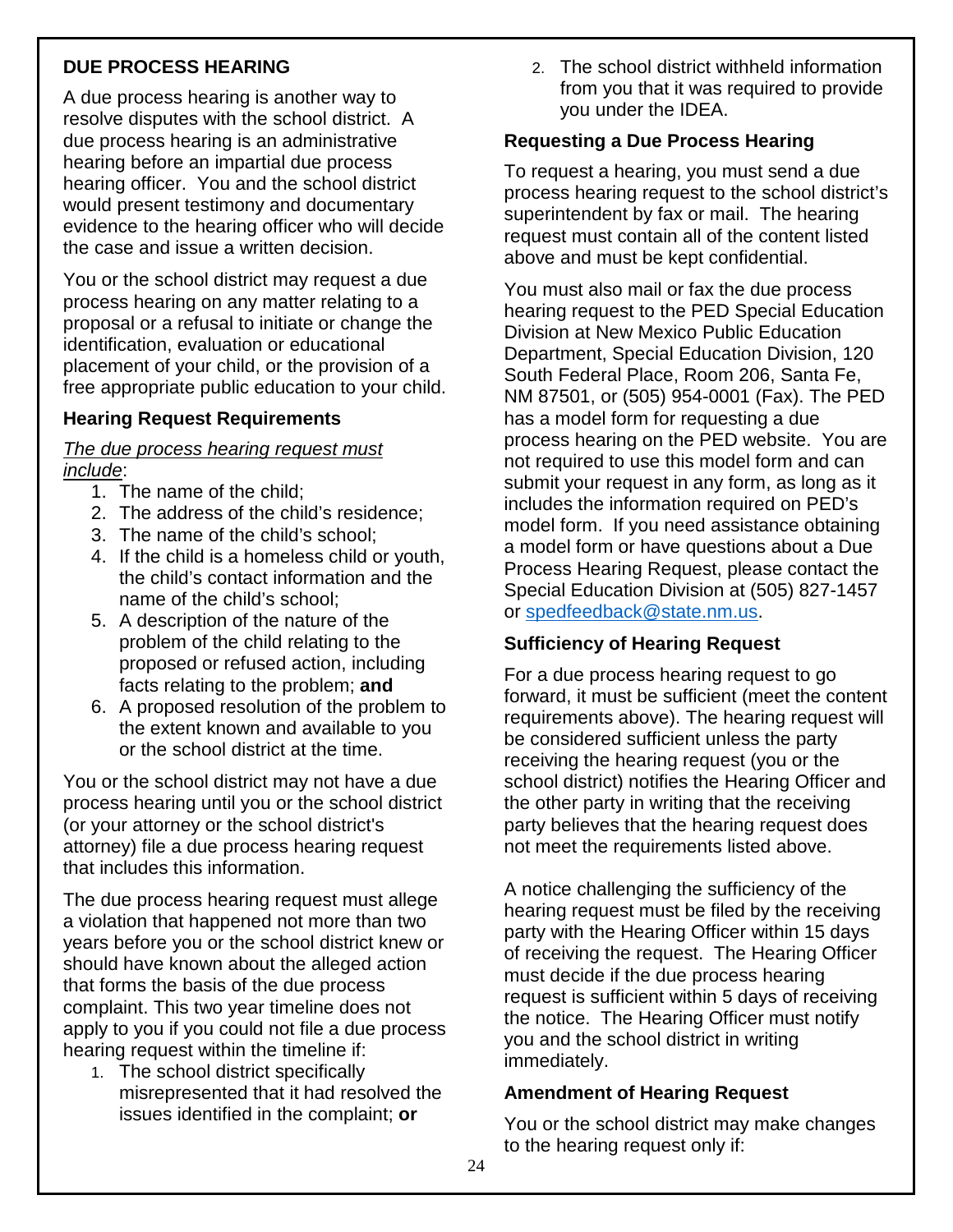- 1. The other party approves of the changes in writing and is given the chance to resolve the due process hearing request through a resolution meeting; **or**
- 2. By no later than 5 days before the due process hearing begins, the Hearing Officer grants permission for the changes.

If the complaining party (you or the school district) makes changes to the due process hearing request, the timelines for the resolution meeting (within 15 calendar days of receiving the hearing request) and the time period for resolution (within 30 calendar days of receiving the hearing request) start again on the date the amended complaint is filed.

#### **School District Response to a Due Process Complaint**

If the school district has not given you a prior written notice regarding the subject matter in your due process hearing request, the school district must, within 10 calendar days of receiving the due process hearing request, send you a response that includes:

- 1. An explanation of why the school district proposed or refused to take the action raised in the due process complaint;
- 2. A description of other options that your child's individualized education program (IEP) Team considered and the reasons why those options were rejected;
- 3. A description of each evaluation procedure, assessment, record, or report the school district used as the basis for the proposed or refused action; **and**
- 4. A description of the other factors that are relevant to the school district's proposed or refused action.

Providing the information in items 1-4 above does not prevent the school district from stating that your due process hearing request was insufficient.

# **Other Party Response to a Due Process Complaint**

The party receiving a due process request (parent or school district) must send the other party a response that specifically addresses the issues in the hearing request within 10 calendar days of receiving the hearing request.

# **Your Child's Placement While the Due Process Hearing is Pending**

Except as provided above under *Procedures When Disciplining Children with Disabilities above,* once a due process hearing request is sent to the other party, during the resolution period and while waiting for the decision of any impartial due process hearing or court proceeding, your child must remain in his or her current educational placement unless (1) you or the school district agree otherwise **or** (2) the Hearing Officer has issued an order changing the current educational placement.

If the due process complaint involves an application for initial admission to public school, your child, with your consent, must be placed in the regular public school program until the completion of all such proceedings.

# **Resolution Meeting**

The purpose of the resolution meeting is for you to discuss your due process hearing request, and the facts that form the basis of the request, so that the school district has the opportunity to resolve the dispute. Within 15 calendar days of receiving your due process hearing request, and before the due process hearing begins, the school district must hold a resolution meeting. A resolution meeting is not required if:

- 1. You and the district agree in writing to waive the meeting; **or**
- 2. You and the district agree to try mediation. The resolution meeting should include you and the relevant member or members of the IEP team who have specific knowledge of the facts identified in your due process hearing request. You and the school district determine the relevant members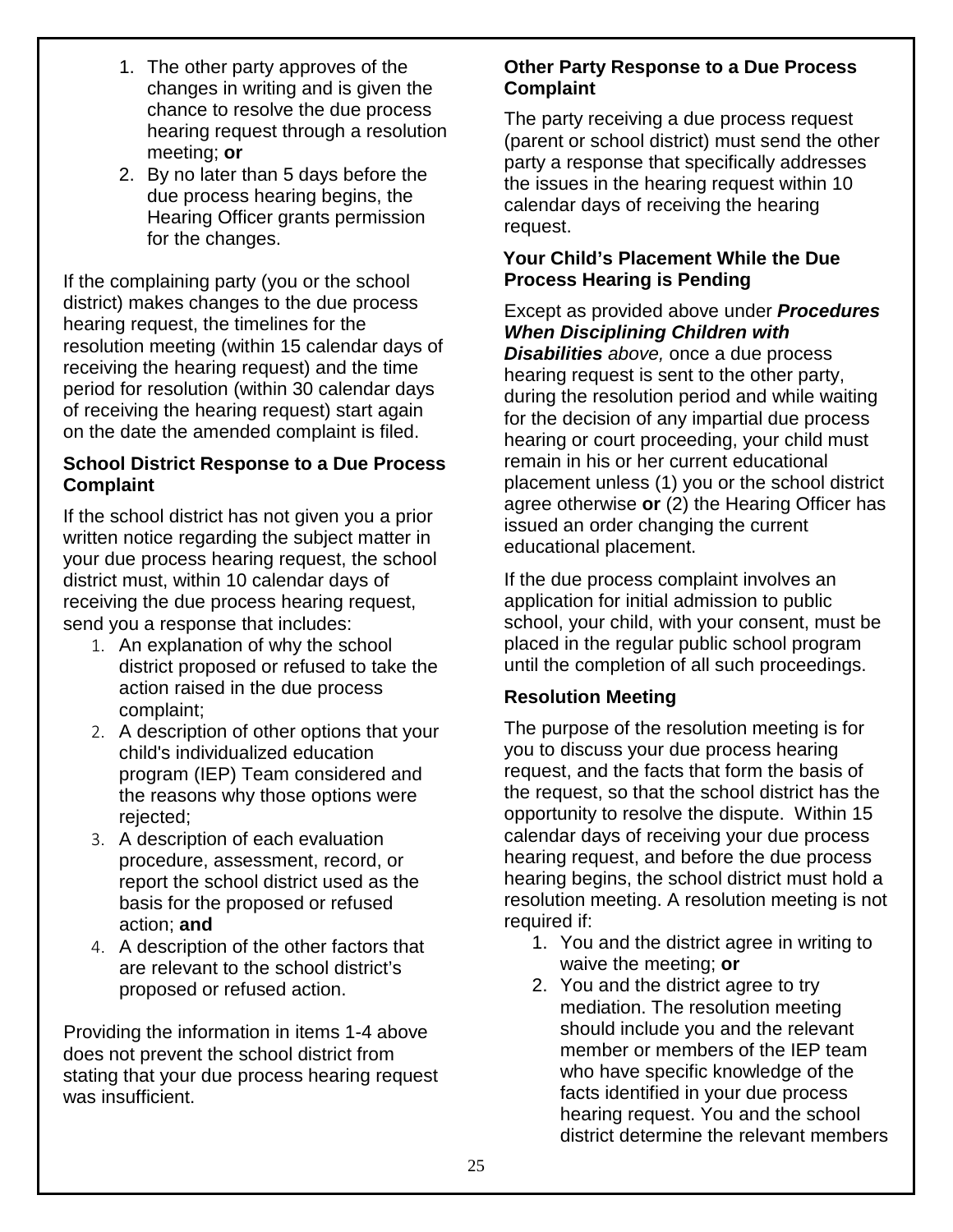of the IEP team to attend the meeting. The resolution meeting must include a representative of the school district who has decision-making authority on behalf of the district. The meeting may **not** include an attorney for the school district unless you bring an attorney.

# **Resolution Period**

The resolution period for a due process hearing request is 30 calendar days from when the request was received. If the due process hearing request is not resolved during the 30-calendar-day resolution period, the due process hearing may occur. The Hearing Officer has 45 days after the end of the 30 calendar-day resolution period to conduct a hearing and issue a final written decision.

#### **Adjustments to the 30-calendar-day Resolution Period**

The 45-calendar-day timeline for issuing a final decision begins at the end of the 30 calendar-day resolution period, unless one of the following circumstances applies. Except where you and the school district have both agreed to waive the resolution process or to use mediation, your failure to participate in the resolution meeting will delay the timelines for the resolution process and due process hearing until you agree to participate in a resolution meeting.

If, after making reasonable efforts and documenting such efforts, the school district is not able to obtain your participation in the resolution meeting, the district may, at the end of the 30-calendar-day resolution period, request that the Hearing Officer dismiss your request for a due process hearing. Documentation of the district's efforts must include a record of attempts to arrange a mutually agreed upon time and place, such as:

- 1. Detailed records of telephone calls made or attempted and the results of those calls;
- 2. Copies of correspondence sent to you and any responses received; **and**

3. Detailed records of visits made to your home or place of employment and the results of those visits.

If the school district does not hold the resolution meeting within 15 calendar days of receiving notice of your due process hearing request **or** does not participate in the resolution meeting, you may ask the Hearing Officer to order that the 45-calendar-day due process hearing timeline begin. If you and the school district agree in writing to waive the resolution meeting, then the 45-calendar-day timeline for the due process hearing starts the next day.

After the start of mediation or the resolution meeting and before the end of the 30 calendar-day resolution period, if you and the school district agree in writing that no agreement is possible, then the 45-calendarday timeline for the due process hearing starts the next day. If you and the school district agree to try mediation at the end of the 30 calendar-day resolution period, both parties can agree in writing to continue the mediation process until an agreement is reached. However, if either you or the school district withdraws from the mediation process, then the 45-calendar-day timeline for the due process hearing starts the next day.

# **Written Settlement Agreement**

If a resolution to the dispute is reached at the resolution meeting, you and the school district must enter into a legally binding agreement that is:

- 1. Signed by you and a representative of the school district who has the authority to hold the district to the agreement; **and**
- 2. Enforceable in any state court of competent jurisdiction (a state court that has authority to hear this type of case) or in a federal district court.

# **Agreement Review Period**

If you and the school district enter into an agreement as a result of a resolution meeting, either party (you or the district) may void the agreement within 3 business days of the time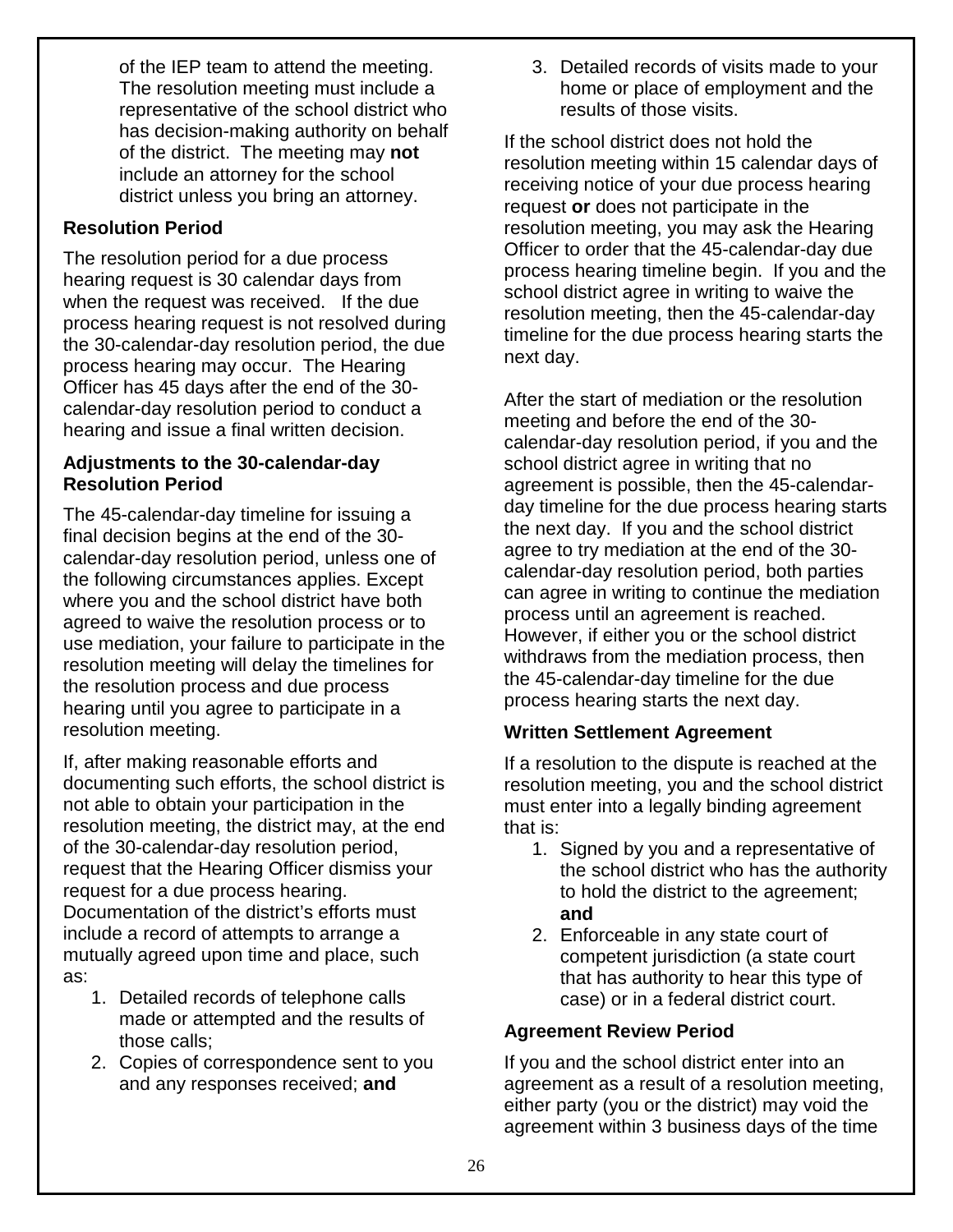that both you and the school district signed in the agreement. You should notify the school district if you have decided that you wish to void the agreement.

# **Alternative Dispute Resolution**

After you file a due process hearing request, you still have an opportunity for alternative dispute resolution. You have the choice of requesting Alternative Dispute Resolution options of Mediation or a Facilitated IEP Meeting to try to resolve your conflict with the school district. The PED will ask both parties if they would like to participate in Alternative Dispute Resolution options. The decision to participate in Alternative Dispute Resolution options is voluntary.

# **IMPARTIAL DUE PROCESS HEARING**

Whenever a due process hearing is requested, you or the school district involved in the dispute must have an opportunity for an impartial due process hearing.

# **Impartial Due Process Hearing Officer**

*At a minimum, a Hearing Officer*:

- 1. Must not be an employee of the PED or the school district that is involved in the education or care of the child. A person is not an employee of the PED solely because the person is paid by the PED to serve as a Hearing Officer;
- 2. Must not have a personal or professional interest that conflicts with the Hearing Officer's objectivity in the hearing;
- 3. Must be knowledgeable and understand the provisions of the IDEA, and federal and state regulations pertaining to the IDEA, and legal interpretations of the IDEA by federal and state courts; **and**
- 4. Must have the knowledge and ability to conduct hearings, and to make and write decisions, consistent with appropriate, standard legal practice.

The PED keeps a list of those persons who serve as Hearing Officers and a statement of the qualifications for each one. The list is available on the PED website or contacting

the Special Education Division at 505-827- 1457 or [spedfeedback@state.nm.us.](mailto:spedfeedback@state.nm.us) **Rights at Hearings** 

#### *Parents must be given the right to:*

- 1. Have your child present;
- 2. Open the hearing to the public; **and**
- 3. Have the record of the hearing, the findings of fact and decisions provided to you at no cost.

Any party to a due process hearing (including a hearing relating to IDEA disciplinary procedures) has the right to:

- 1. Be accompanied and advised by a lawyer and/or persons with special knowledge or training regarding the problems of children with disabilities;
- 2. Present evidence and confront, crossexamine, and require the attendance of witnesses;
- 3. Prohibit the introduction of any evidence at the hearing that has not been disclosed to that party at least 5 business days before the hearing;
- 4. Obtain a written, or, at your option, electronic, word-for-word record of the hearing; **and**
- 5. Obtain written, or, at your option, electronic findings of fact and decisions.

# **Timelines and Convenience of Hearings**

PED ensures that not later than 45 calendar days after the end of the 30-calendar-day period for resolution meetings or, as described under *Adjustments to the 30-calendar-day Resolution Period above,* not later than 45 calendar days after the end of the adjusted time period:

- 1. A final decision is reached in the hearing; **and**
- 2. A copy of the decision is mailed to each of the parties.

A Hearing Officer may grant specific extensions of time beyond the 45-calendarday time period at the request of either party.

Each hearing must be conducted at a time and place that is reasonably convenient to you and your child.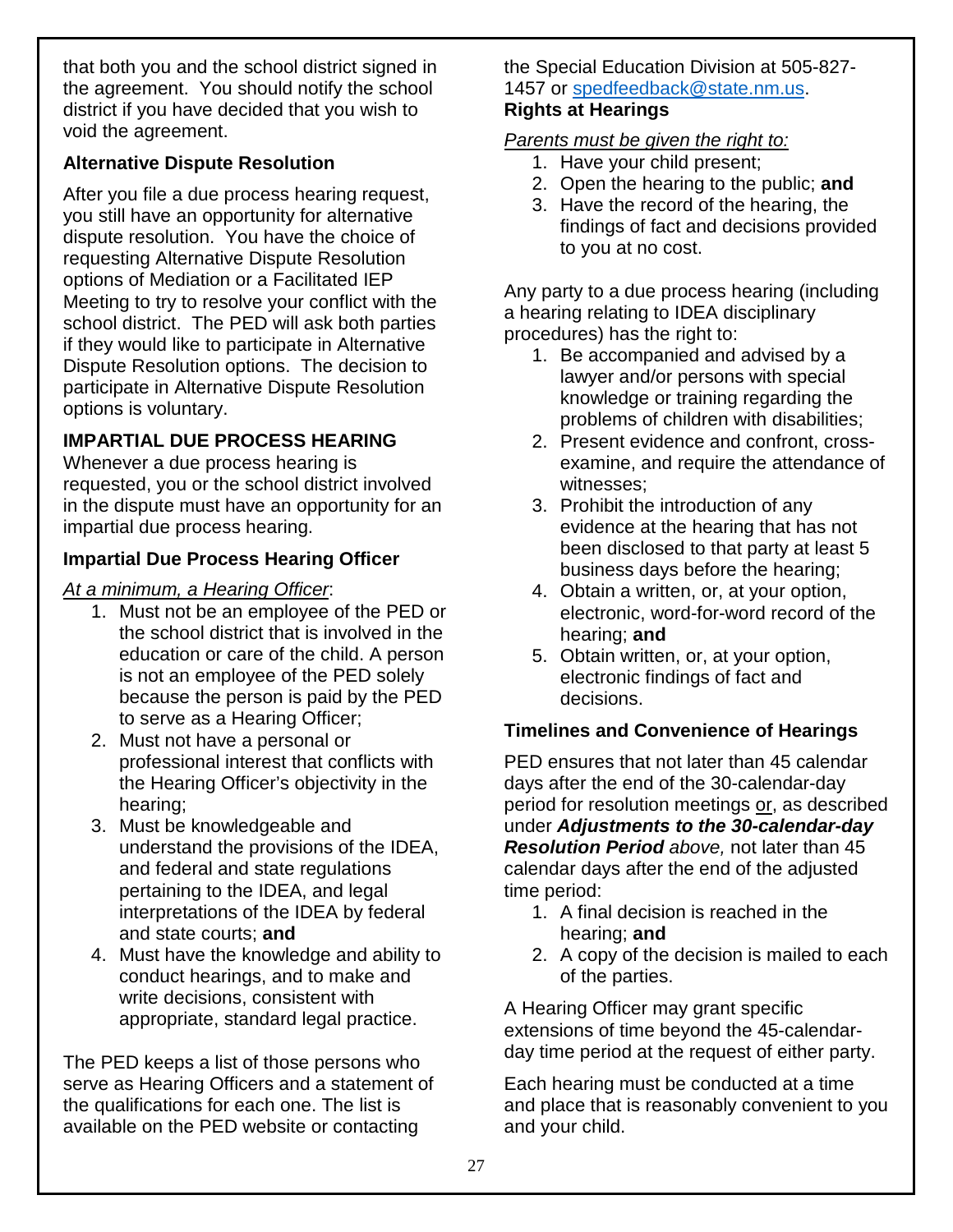# **Subject Matter of Due Process Hearing**

The party (you or the school district) that requests the due process hearing may not raise issues at the due process hearing that were not addressed in the due process hearing request, unless the other party agrees.

# **Additional Disclosure of Information**

At least 5 business days before a due process hearing, you and the school district must disclose to each other all evaluations completed by that date and recommendations based on those evaluations that you or the district intend to use at the hearing. A Hearing Officer may prevent any party that does not comply with this requirement from introducing the relevant evaluation or recommendations at the hearing without the consent of the other party.

# **Decision of Due Process Hearing Officer**

A Hearing Officer's decision on whether your child received a free appropriate public education must be based on substantive grounds. In matters alleging a procedural violation, a Hearing Officer may find that your child did not receive a free appropriate public education only if the following procedural inadequacies:

- 1. Interfered with your child's right to a free appropriate public education;
- 2. Significantly interfered with your opportunity to participate in the decision-making process regarding the provision of a free appropriate public education to your child; **or**
- 3. Caused a deprivation of an educational benefit.

This rule does not prevent a Hearing Officer from ordering the school district to comply with the requirements in the procedural safeguards section of the IDEA.

#### **Separate Request for a Due Process Hearing**

Nothing in the procedural safeguards section of the federal regulations under Part B of the IDEA prevents you from filing a separate due process hearing request on an issue separate

from a due process hearing request already filed.

#### **Findings and Decision to Advisory Panel and General Public**

The PED, after deleting any personally identifiable information:

- 1. Provides the findings and decisions in the due process hearing to the New Mexico IDEA Advisory Panel; **and**
- 2. Makes those findings and decisions available to the public on the PED web site.

# **Finality of Hearing Decision**

A decision made in a due process hearing (including a hearing relating to IDEA disciplinary procedures) is final, except that any party involved in the hearing (you or the school district) may appeal the decision by bringing a civil action in court, as described below.

#### **CIVIL ACTIONS, INCLUDING THE TIME PERIOD TO FILE**

Any party (you or the school district) who does not agree with the findings and decision in the due process hearing (including a hearing relating to IDEA disciplinary procedures) has the right to bring a civil action with respect to the matter that was the subject of the due process hearing. The action may be brought in a state court of competent jurisdiction (a State court that has authority to hear this type of case) or in a federal district court without regard to the amount in dispute.

#### **Time Limitation**

The party (you or the school district) bringing the action has 30 calendar days of receipt of the Hearing Officer's decision to file a civil action.

#### **Additional Procedures**

In any civil action, the court:

- 1. Receives the records of the administrative proceedings;
- 2. Hears additional evidence at your request or at the school district's request; **and**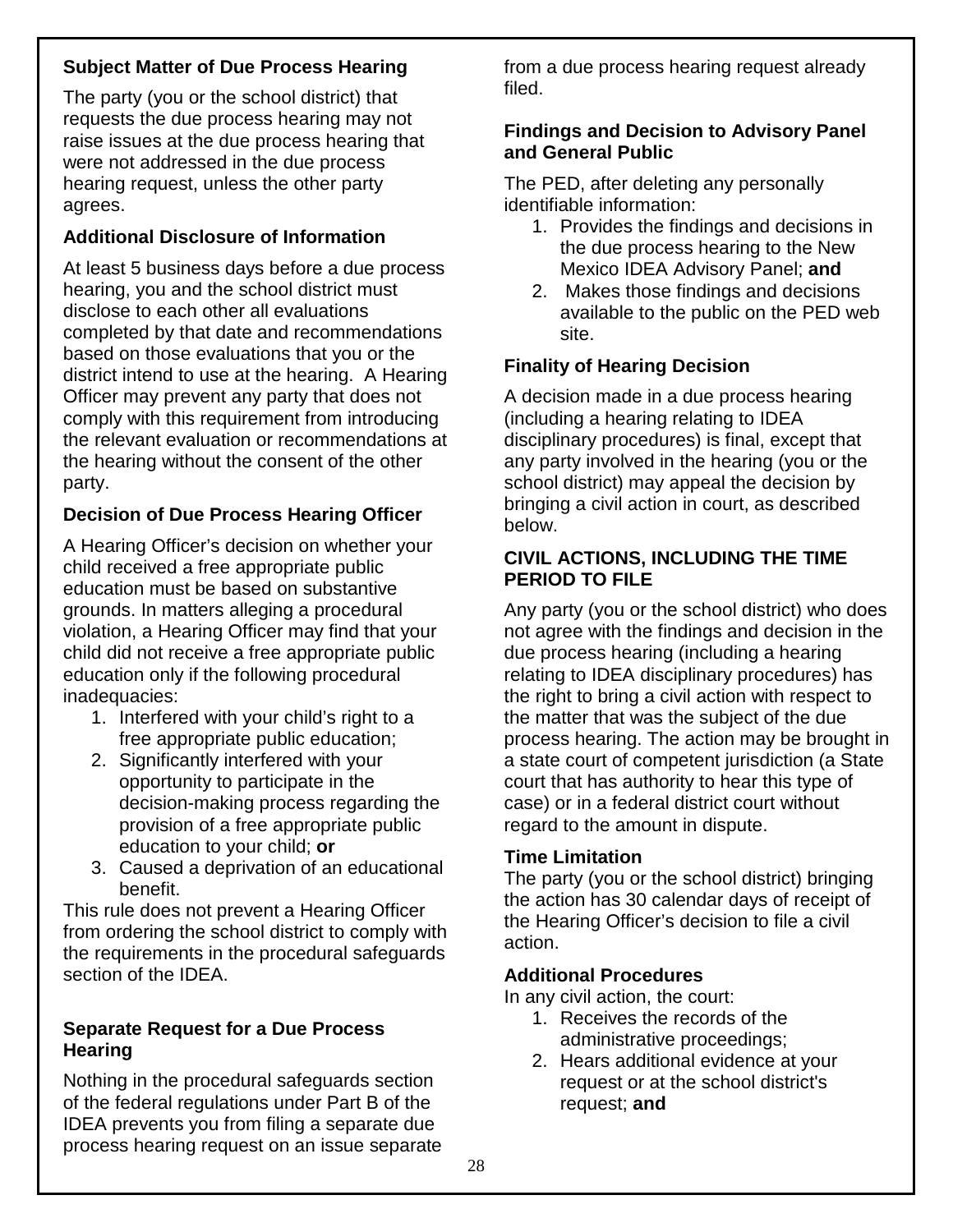3. Bases its decision on the preponderance of the evidence and grants the relief that the court determines to be appropriate.

# **Special Rule**

Nothing in Part B of the IDEA restricts or limits the rights, procedures, and remedies available under the U.S. Constitution, the Americans with Disabilities Act of 1990, Title V of the Rehabilitation Act of 1973 (Section 504), or other Federal laws protecting the rights of children with disabilities, except that before the filing of a civil action under these laws seeking relief that is also available under Part B of the IDEA, the due process procedures described above must be exhausted to the same extent as would be required if the party filed the action under Part B of the IDEA. This means that if you may have remedies available under other laws that overlap with your situation, you must first use the available administrative remedies under the IDEA (i.e., the due process complaint, resolution meeting, and impartial due process hearing procedures) before going directly into court.

# **ATTORNEYS' FEES General**

In any action or proceeding brought under Part B of the IDEA, if you prevail, the court, in its discretion, may award reasonable attorneys' fees as part of the costs to you.

In any action or proceeding brought under Part B of the IDEA, the court, in its discretion, may award reasonable attorneys' fees as part of the costs to the PED or the school district as a prevailing party, to be paid by your attorney, if the attorney:

- 1. filed a due process hearing request or court case that the court finds is frivolous, unreasonable, or without foundation; **or**
- 2. continued to litigate after the litigation clearly became frivolous, unreasonable, or without foundation; **or**
- 3. in any action or proceeding brought under Part B of the IDEA, the court, in its discretion, may award reasonable attorneys' fees as part of the costs to

the PED or the school district as a prevailing party, to be paid by you or your attorney, if your request for a due process hearing or later court case was presented for any improper purpose, such as to harass, to cause unnecessary delay, or to unnecessarily increase the cost of the action or proceeding.

# **Award of Fees**

A court awards reasonable attorneys' fees as follows:

- 1. Fees must be based on rates prevailing in the community in which the action or hearing arose for the kind and quality of services furnished. No bonus or multiplier may be used in calculating the fees awarded.
- 2. Fees may not be awarded and related costs may not be reimbursed in any action or proceeding under Part B of the IDEA for services performed after a written offer of settlement to you if:
	- a. The offer is made within the time prescribed by Rule 68 of the Federal Rules of Civil Procedure or, in the case of a due process hearing, at any time more than 10 calendar days before the proceeding begins;
	- b. The offer is not accepted within 10 calendar days; **and**
	- c. The court finds that the relief finally obtained by you is not more favorable to you than the offer of settlement.

Despite these restrictions, an award of attorneys' fees and related costs may be made to you if you prevail and you were substantially justified in rejecting the settlement offer.

# *Fees May Not Be Awarded Relating to*:

1. Any meeting of the individualized education program (IEP) Team unless the meeting is held as a result of an administrative proceeding or court action;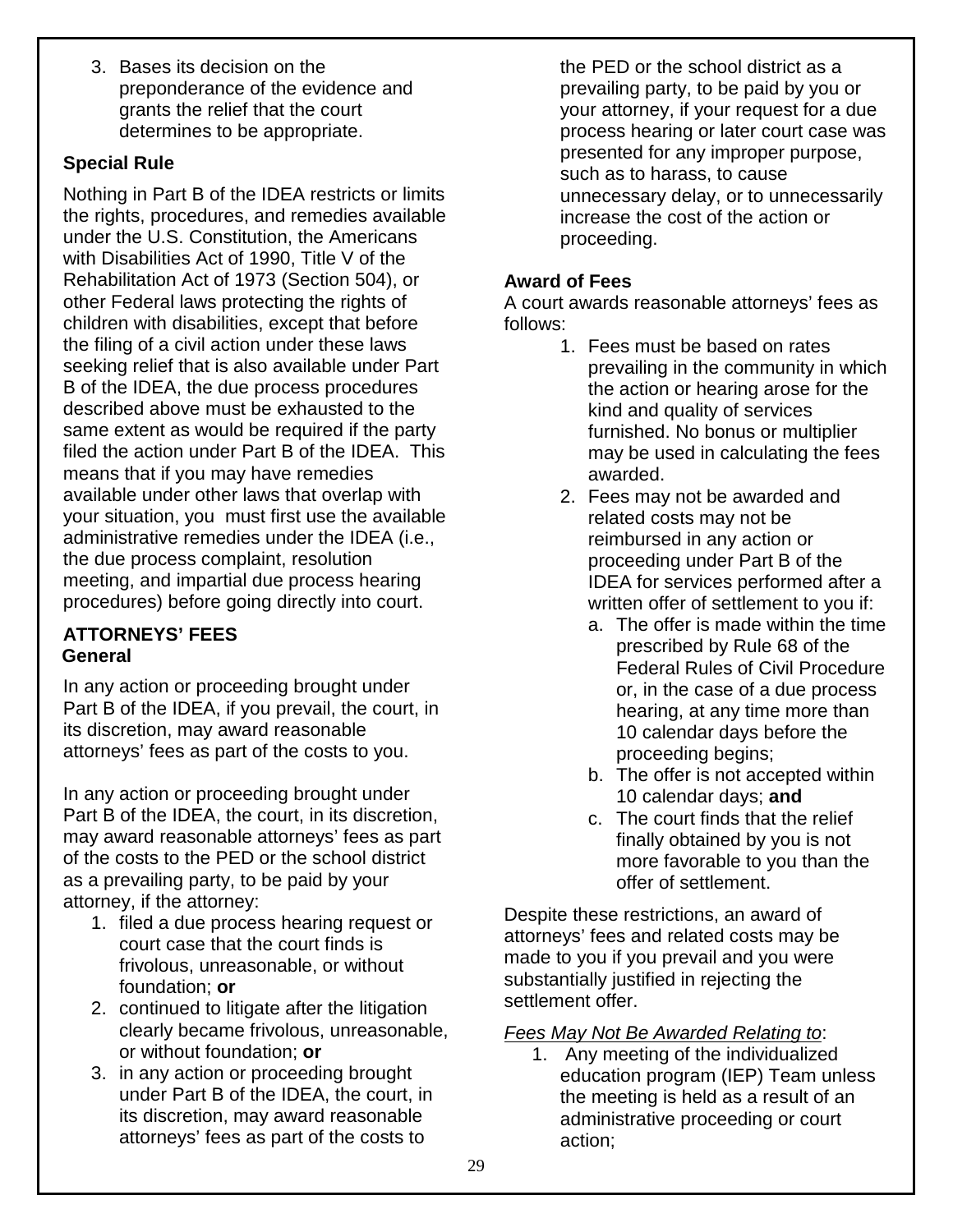- 2. Mediation, unless the mediation occurred after the filing of a due process hearing request and before the due process hearing; **or**
- 3. A resolution meeting.

The court reduces, as appropriate, the amount of the attorneys' fees awarded under Part B of the IDEA, if the court finds that:

- 1. You, or your attorney, during the course of the action or proceeding, unreasonably delayed the final resolution of the dispute;
- 2. The amount of the attorneys' fees otherwise authorized to be awarded unreasonably exceeds the hourly rate prevailing in the community for similar services by attorneys of reasonably similar skill, reputation, and experience;
- 3. The time spent and legal services furnished were excessive considering the nature of the action or proceeding; **or**
- 4. The attorney representing you did not provide to the school district the appropriate information in the due process hearing request.

However, the court may not reduce fees if the court finds that the PED or the school district unreasonably delayed the final resolution of the action or proceeding or there was a violation under the procedural safeguards provisions of Part B of the IDEA.

# **CONFIDENTIALITY OF INFORMATION**

#### **You have the right to the protection of personally identifiable information in your child's education records.**

#### **Definitions**

#### As used under *Confidentiality of Information*:

- 1. *Destruction* means physical destruction or removal of personal identifiers from information so that the information is no longer personally identifiable.
- 2. *Education records* means the type of records covered under the definition of ''education records'' in 34 CFR Part 99

(the regulations implementing the Family Educational Rights and Privacy Act of 1974 (FERPA), 20 U.S.C. § 1232g.

- 3. *Participating agency* means any school PED agency or institution that collects, maintains, or uses personally identifiable information, or from which information is obtained, under Part B of IDEA.
- 4. *Personally identifiable* means information that includes:
	- a. Your child's name, your name as the parent, or the name of another family member;
	- b. Your child's address;
	- c. A personal identifier, such as your child's social security number or student number; **or**
	- d. A list of personal characteristics or other information that would make it possible to identify your child with reasonable certainty.

#### **Consent for Disclosure of Personally Identifiable Information**

Unless the information is contained in education records, and the disclosure is authorized without parental consent under the Family Educational Rights and Privacy Act (FERPA), your consent must be obtained before personally identifiable information is disclosed to parties other than officials of the school district.

Except under the circumstances specified below, your consent is not required before personally identifiable information is released to officials of participating agencies for purposes of meeting a requirement of the IDEA.

#### *The exceptions to this rule are:*

1. Your consent, or consent of an eligible child who has reached the age of majority under New Mexico, must be obtained before personally identifiable information is released to officials of participating agencies providing or paying for transition services. For example, if the New Mexico Division of Vocational Rehabilitation is going to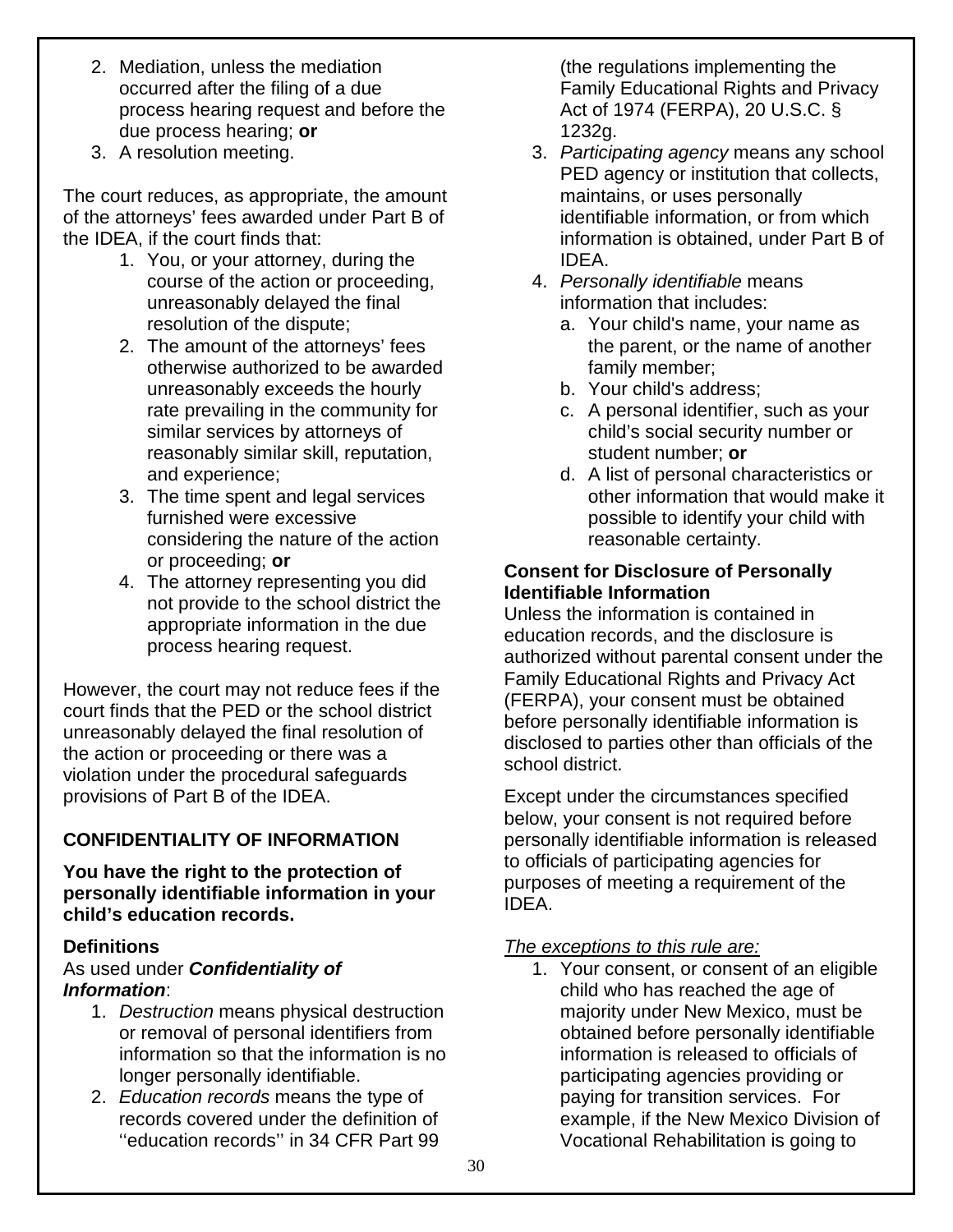provide transition services to your child, you must consent to release of personally identifiable information about your child to that agency.

2. If your child is in, or is going to go to, a private school that is not located in the same school district in which you reside, your consent must be obtained before any personally identifiable information about your child is released between officials in the district where the private school is located and officials in the district where you reside.

# **SAFEGUARDS**

#### **You have the right to expect that your school district will keep your child's educational records confidential.**

Each school district must protect the confidentiality of personally identifiable information at collection, storage, disclosure, and destruction stages. One official at the school district must assume responsibility for ensuring the confidentiality of any personally identifiable information.

All persons collecting or using personally identifiable information must receive training or instruction regarding New Mexico's policies and procedures regarding confidentiality under the IDEA and the Family Educational Rights and Privacy Act (FERPA). The school district must maintain, for public inspection, a current listing of the names and positions of those employees within the agency who may have access to personally identifiable information.

#### **Notice to Parents**

The PED must give notice that is adequate to fully inform parents about confidentiality of personally identifiable information, including:

- 1. A description of the extent to which the notice is given in the native languages of the various population groups in New Mexico;
- 2. A description of the children on whom personally identifiable information is maintained, the types of information sought, the methods New Mexico intends to use in gathering the information (including the sources from

whom information is gathered), and the uses to be made of the information;

- 3. A summary of the policies and procedures that participating agencies must follow regarding storage, disclosure to third parties, retention, and destruction of personally identifiable information; **and**
- 4. A description of all of the rights of parents and children regarding this information, including the rights under the Family Educational Rights and Privacy Act (FERPA) and its implementing regulations in 34 CFR Part 99.

Notice must be published or announced in newspapers or other media, or both, with circulation adequate to notify parents throughout the state before any major activity to locate, identify, and evaluate children in need of special education and related services (also known as "child find").

#### **EDUCATIONAL RECORDS: ACCESS, AMENDMENT AND DESTRUCTION OF INFORMATION**

You have the right to review your child's educational records under the IDEA, to ask that your child's records be corrected if you think the records are not correct or violate your privacy, and to ask the school district to destroy your child's educational information when it is no longer needed.

#### **Access to Records**

The school district must permit you to inspect and review any education records relating to your child that are collected, maintained, or used by the district under the IDEA. The school district must comply with your request to inspect and review any education records on your child without unnecessary delay and before any meeting regarding an individualized education program (IEP), or any impartial due process hearing (including a resolution meeting or a hearing regarding discipline), and in no case more than 45 calendar days after you have made a request.

Your right to inspect and review education records includes: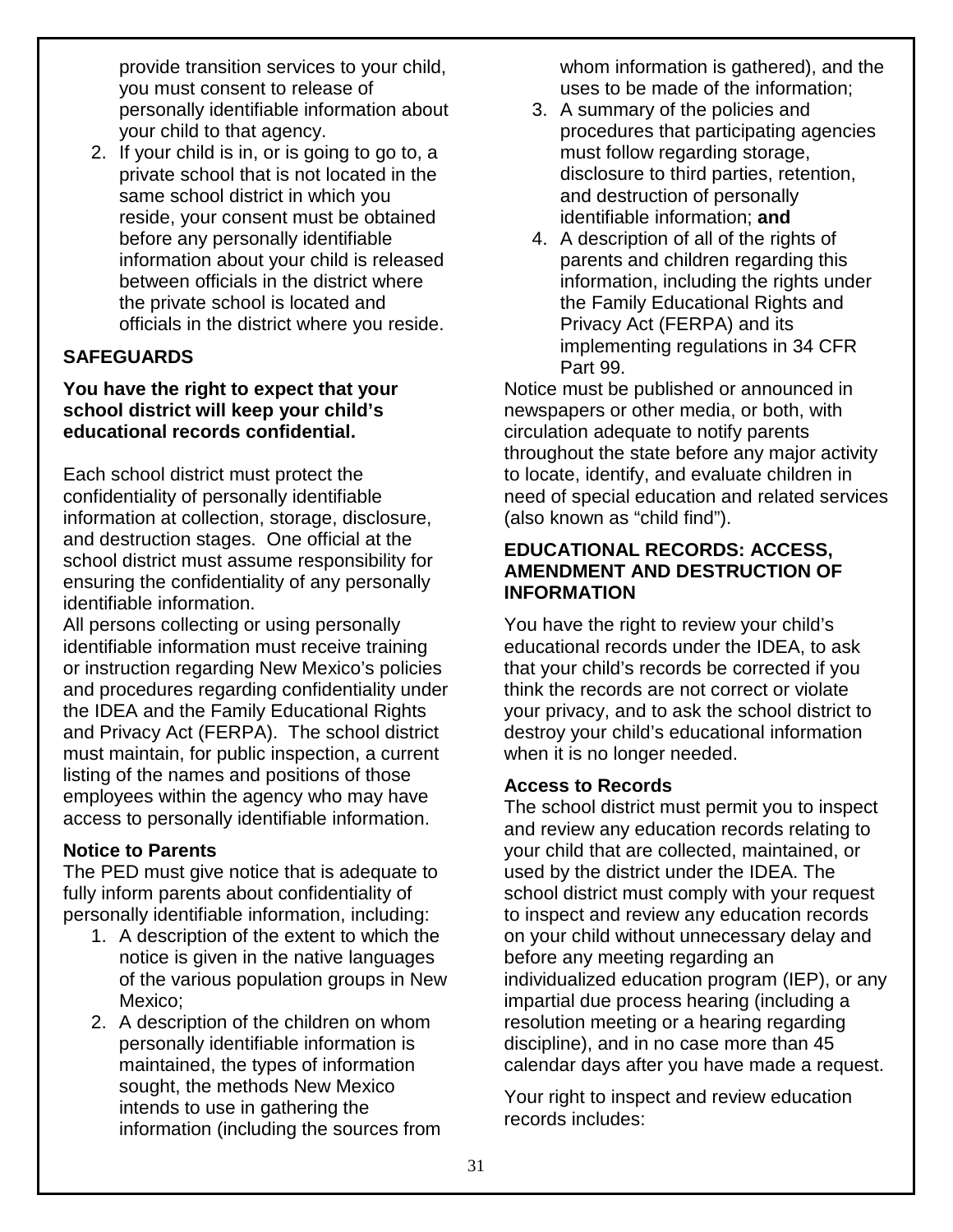- 1. Your right to a response from the school district to your reasonable requests for explanations and interpretations of the records;
- 2. Your right to request that the school district provide copies of the records if you cannot effectively inspect and review the records unless you receive those copies; **and**
- 3. Your right to have your representative inspect and review the records.

The school district may presume that you have authority to inspect and review records relating to your child unless advised that you do not have the authority under applicable New Mexico law governing such matters as guardianship, or separation and divorce.

#### **Record of Access**

Each school district must keep a record of parties obtaining access to education records collected, maintained, or used under the IDEA (except access by parents and authorized employees of the participating agency), including the name of the party, the date access was given, and the purpose for which the party is authorized to use the records.

#### **Record on More than One Child**

If any education record includes information on more than one child, the parents of those children have the right to inspect and review only the information relating to their child or to be informed of that specific information.

#### **List of Types and Locations of Information**

On request, the school district must provide you with a list of the types and locations of education records collected, maintained, or used by the agency.

#### **Fees for Records**

The school district may charge a fee for copies of records that are made for you under the IDEA, if the fee does not effectively prevent you from exercising your right to inspect and review those records. The district may not charge a fee to allow you to inspect your child's records or to search for or to retrieve information under the IDEA.

# **Amendment of Educational Records**

If you believe that information in the education records regarding your child collected, maintained, or used under the IDEA is inaccurate, misleading, or violates the privacy or other rights of your child, you may request the school district that maintains the information to change the information. The school district must decide whether to change the information in accordance with your request within a reasonable period of time of receipt of your request. If the district refuses to change the information as you requested, it must inform you of the refusal and your right to a hearing.

#### **Opportunity and Procedures for a Hearing about Education Records**

The school district, on request, must provide you with an opportunity for a hearing to challenge information in education records regarding your child to ensure that it is not inaccurate, misleading, or otherwise in violation of the privacy or other rights of your child. A hearing to challenge information in education records must be conducted according to the procedures for such hearings under the Family Educational Rights and Privacy Act (FERPA).

#### **Results of Hearing about Education Records**

If, as a result of the FERPA hearing described above, the school district decides that the information is inaccurate, misleading or otherwise in violation of the privacy or other rights of the child, it must change the information and inform you in writing.

If, as a result of the hearing, the school district decides that the information is not inaccurate, misleading, or otherwise in violation of the privacy or other rights of your child, it must inform you of your right to place in the records that it maintains on your child a statement commenting on the information or providing any reasons you disagree with the decision of the district.

#### *Your explanation must*:

1. Be maintained by the school district as part of the records of your child as long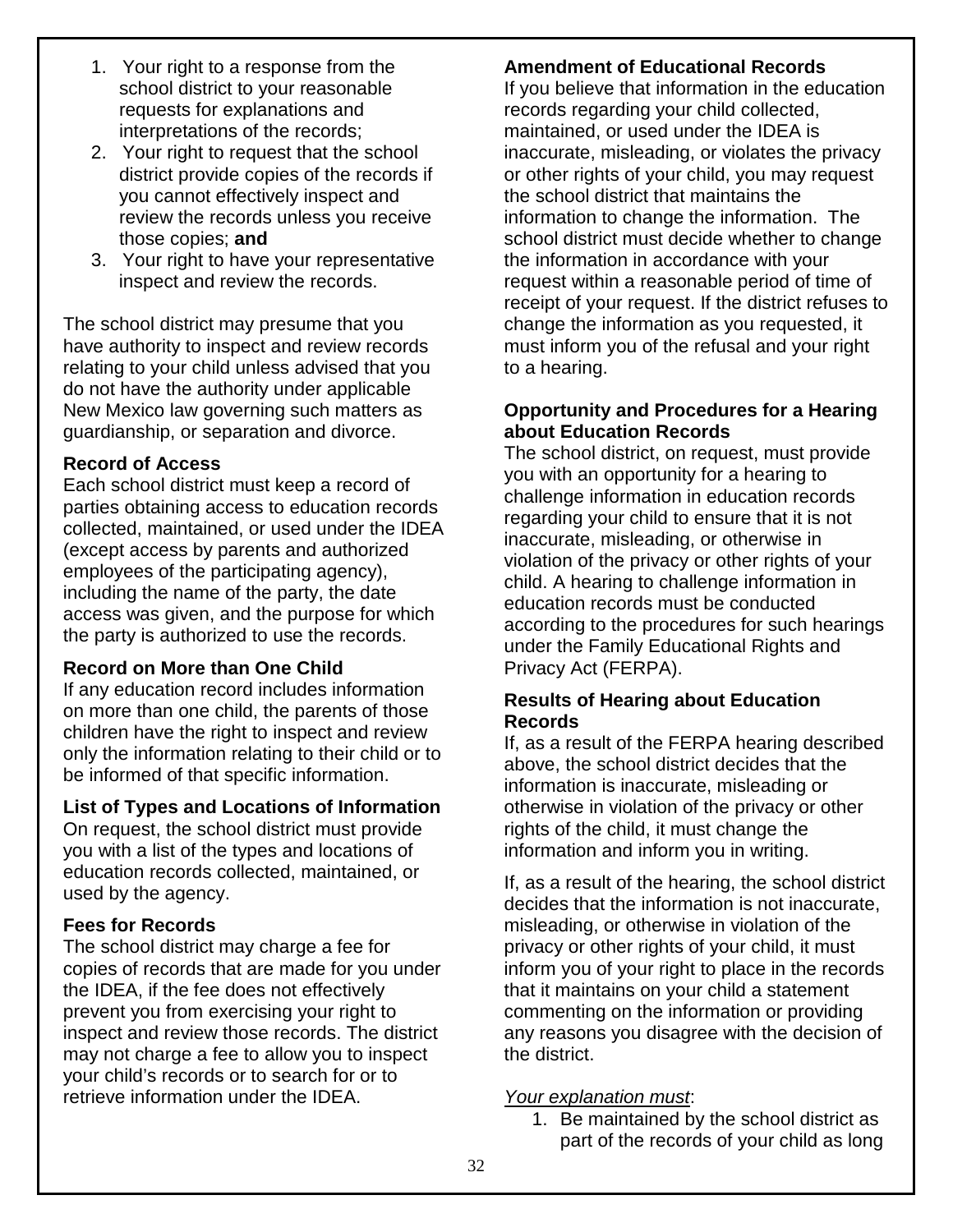as the record or contested portion is maintained by the district; **and** 

2. If the school district discloses the records of your child or the challenged portion to any party, the explanation must also be disclosed to that party.

# **Destruction of Information**

The school district must inform you when personally identifiable information collected,

maintained, or used is no longer needed to provide educational services to your child. The information must be destroyed at your request. However, a permanent record of your child's name, address, and phone number, his or her grades, attendance record, classes attended, grade level completed, and year completed may be maintained without time limitation.